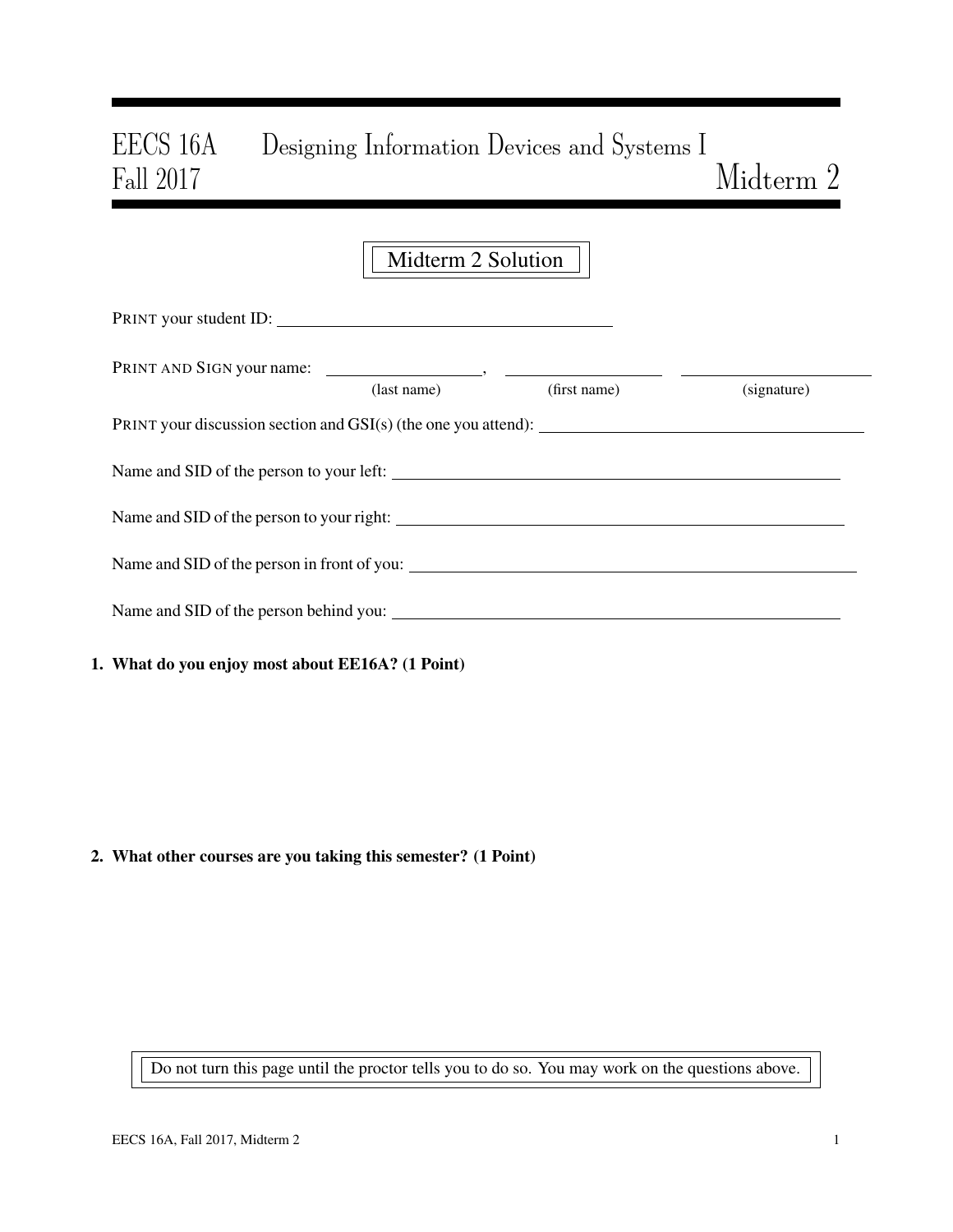#### 3. Nodal Analysis (6 Points)

Your friends, Anant and Elad, are attempting to solve the circuit below using the nodal analysis technique you learned in lecture. However, they got stuck on some steps and need your help!

In the following parts, they want to know whether their work is correct or not. For each part, *circle the correct answer and include a brief justification (fewer than 20 words) explaining your choice.*



(a) (2 Points) Elad first grounds the circuit, such that it looks like the one below. Anant, who is used to circuit diagrams with the ground at the bottom of the circuit, wonders if we can put the ground off to the side.



Did Elad choose to label the ground node at a valid location?

**YES** NO

#### Solution:

Yes, we can place the ground anywhere in the circuit.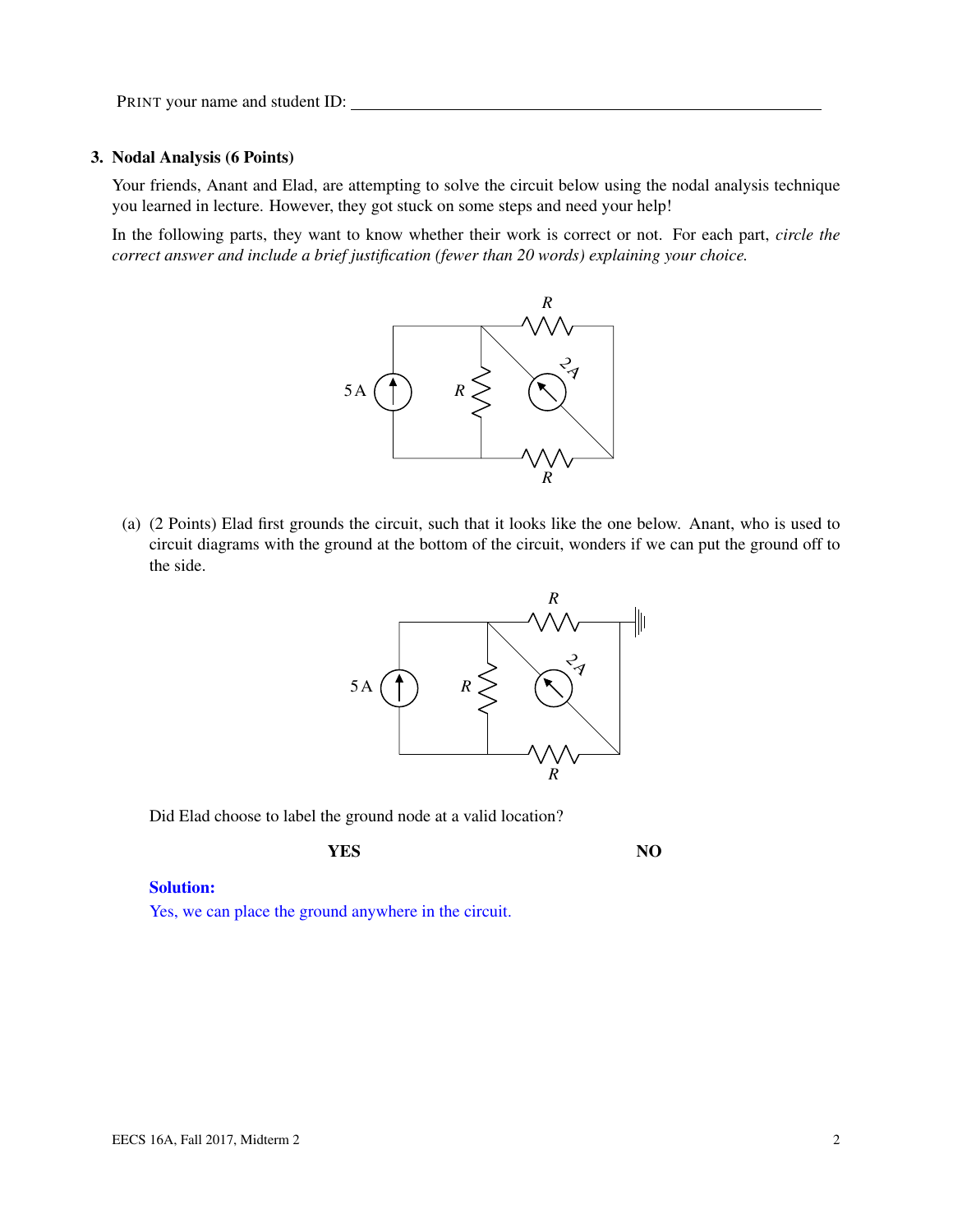(b) (2 Points) Anant then adds four labels  $u_1$  through  $u_4$ . Are any of these labels redundant (i.e., are any of the nodes in the circuit labeled more than once)?



#### Solution:

Yes,  $u_3$ ,  $u_4$  and ground are all the same node.

(c) (2 Points) Elad then labels the currents,  $i_1$  through  $i_5$ , and adds the  $+/-$  signs for the resistors while attempting to obey passive sign convention. Did he follow passive sign convention correctly for all of the resistors?



#### Solution:

No, he is incorrect. Passive sign convention dictates that the current should enter the positive terminal and exit the negative terminal, but in his labeling, it enters the negative terminal and exits the positive terminal.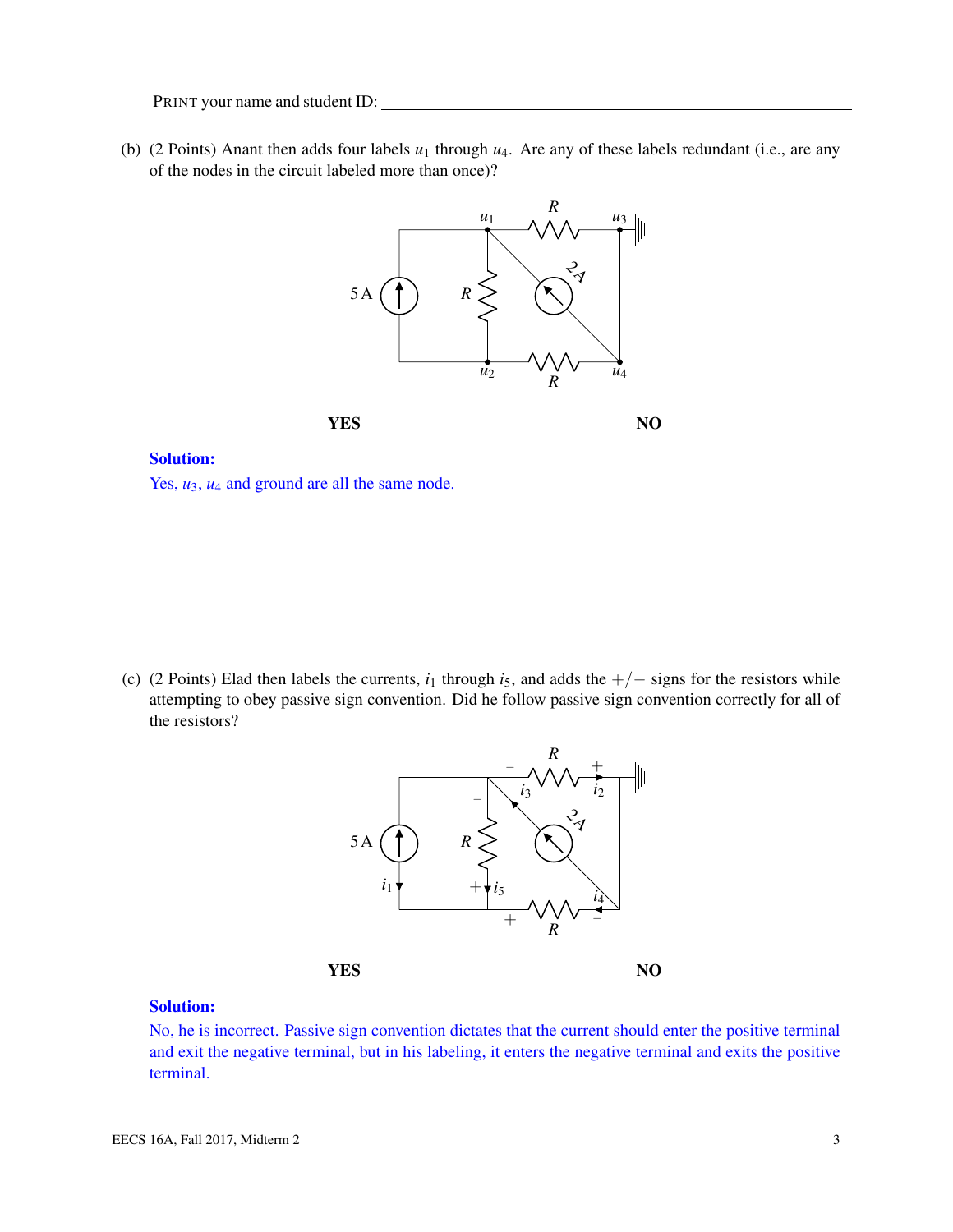### 4. Thévenin and Norton Circuits (13 Points)

Consider the following circuit:



(a) (3 Points) *Find the voltage V*<sup>1</sup> (relative to ground).

## Solution:

This circuit can be solved using nodal analysis. Notice that with ground and  $V_1$  labeled, the only other node is on top of the voltage source. Since this node is directly on top of a voltage source, we do not need to label it. Since all junctions in this circuit are "trivial," we do not need to write any KCL equations either. We will label the current *i* and label the voltages across the resistors as follows:



From the *I*-*V* relationships for resistors, we find the following equations:

$$
\begin{cases} 12 - V_1 = 4k \cdot i \\ V_1 - 0 = 4k \cdot i \end{cases}
$$

Since we have two equations with two unknowns, we can solve for the voltage  $V_1$ .

$$
12 - 2V_1 = 0
$$

$$
V_1 = 6\,\text{V}
$$

You can also observe that this circuit is a voltage divider. Therefore,

$$
V_1 = \frac{4\,\mathrm{k}\Omega}{4\,\mathrm{k}\Omega + 4\,\mathrm{k}\Omega} \cdot 12\,\mathrm{V} = 6\,\mathrm{V}
$$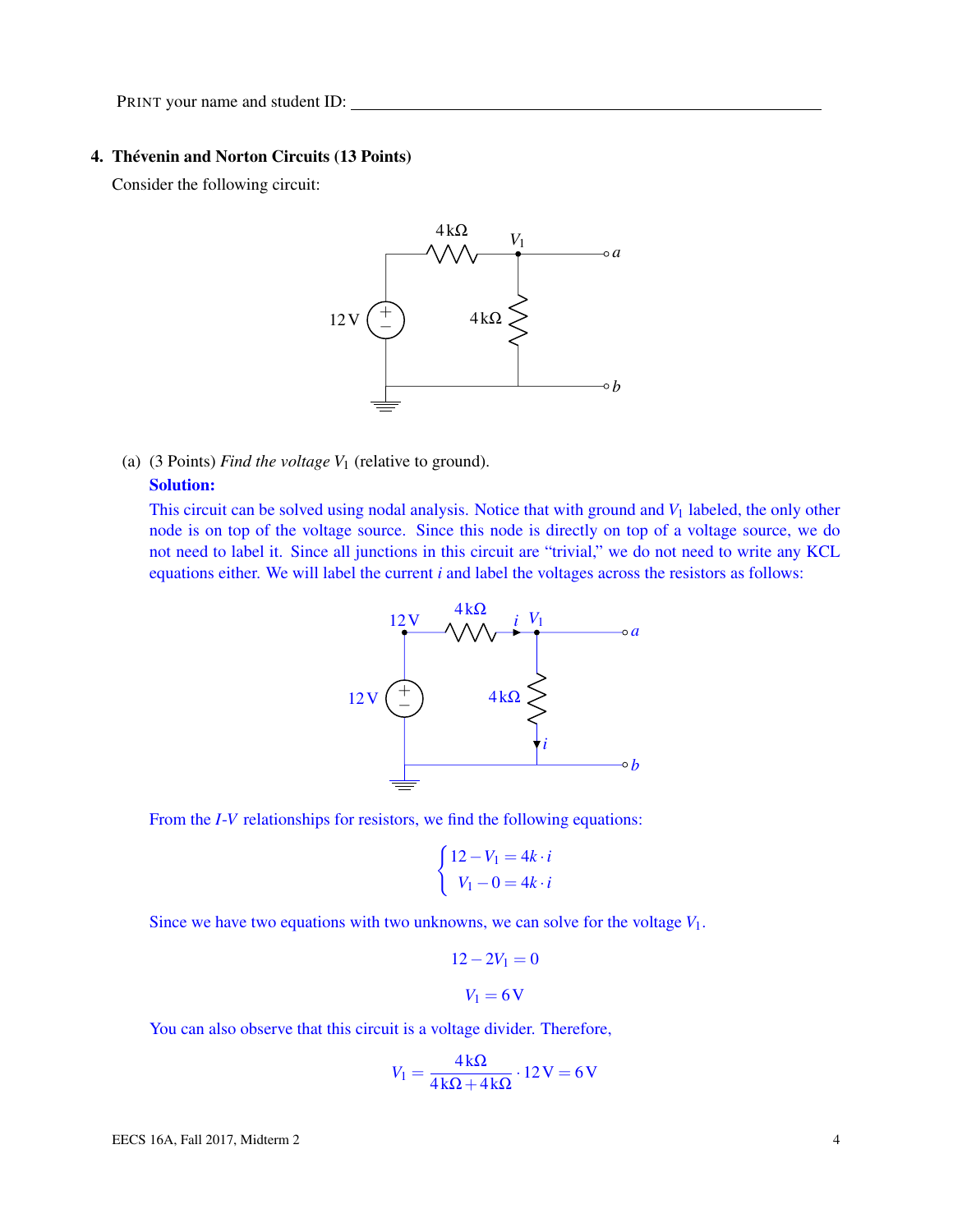<span id="page-4-0"></span>(b) (4 Points) *Calculate R*th *and V*th such that the Thévenin equivalent circuit shown below matches the *I*-*V* characteristics of the original circuit between the *a* and *b* terminals.



#### Solution:

First, we solve for  $V_{th}$ , which is equal to  $V_{oc}$ .

$$
V_{\text{th}}=V_{oc}=V_1=6\,\mathrm{V}
$$

Next, we solve for  $R_{\text{th}}$ . We first redraw the circuit after nulling all independent sources and adding a test voltage source, V<sub>test</sub>.



Notice the votlage at the node at the top is *V*<sub>test</sub>. The current through each  $4 kΩ$  resistor is  $\frac{V_{test}}{4 kΩ}$ The current *i*<sub>test</sub> out of the voltages source is then equal to the sum of the two currents or  $\frac{V_{\text{test}}}{2\Omega}$ . Therefore, the Thévenin equivalent resistance is  $R_{\text{th}} = \frac{V_{\text{test}}}{i_{\text{test}}}$  $\frac{V_{\text{test}}}{i_{\text{test}}} = 2\Omega.$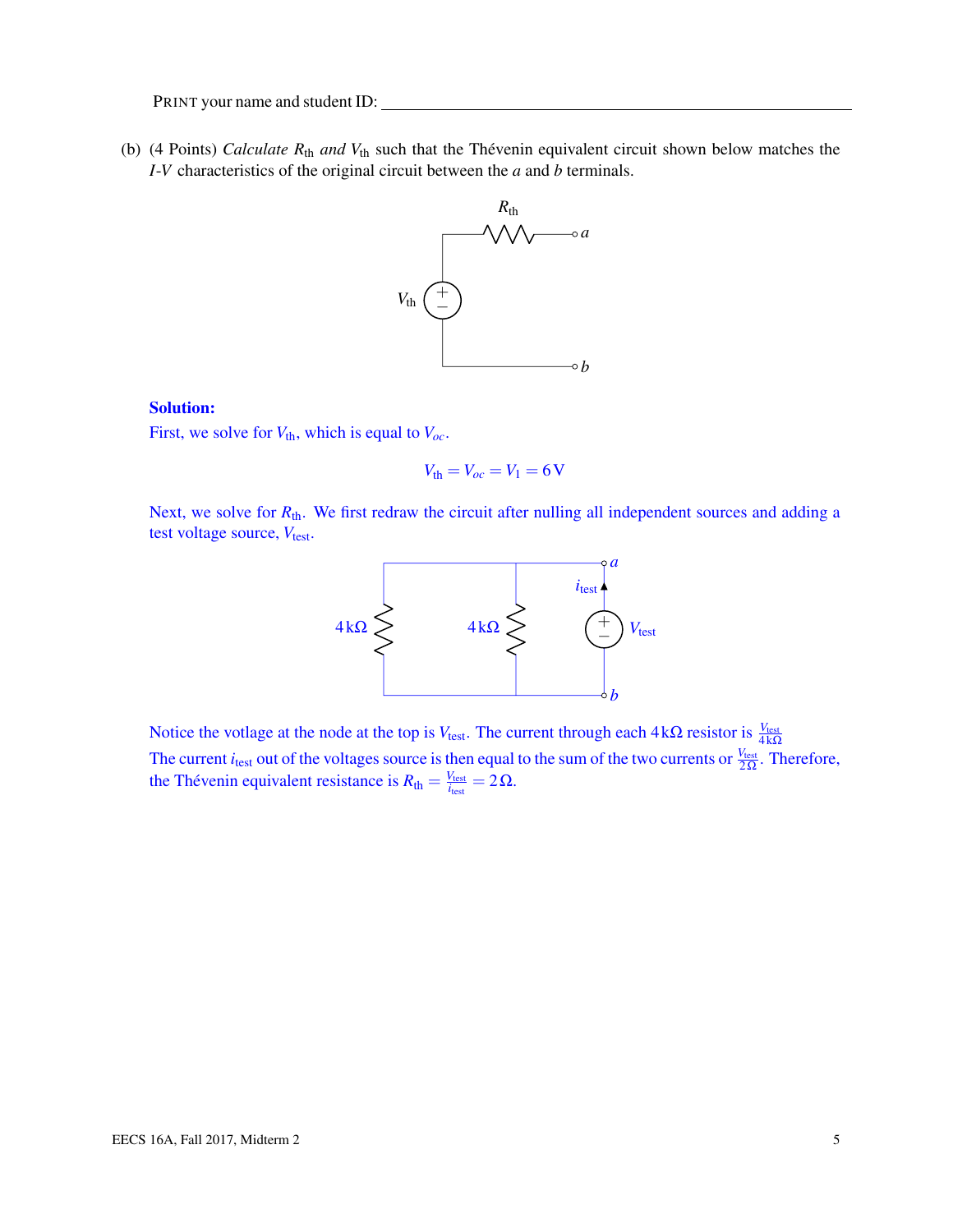(c) (6 Points) As shown below, we will now consider what happens when we add another resistor to the original circuit.



*Find the values of R*no *and I*no such that the Norton equivalent circuit shown below matches the *I*-*V* characteristics of this new circuit between the *a* and *b* terminals.



*Hint:* Your result from part [\(b\)](#page-4-0) might be useful.

# Solution:

First, we solve for  $I_{\text{no}}$ , which is equal to  $I_{\text{sc}}$ . Since we calculated the Thévenin equivalent circuit in the previous part, we can represent this circuit as follows.



Shorting the nodes *a* and *b*, we find the circuit shown below.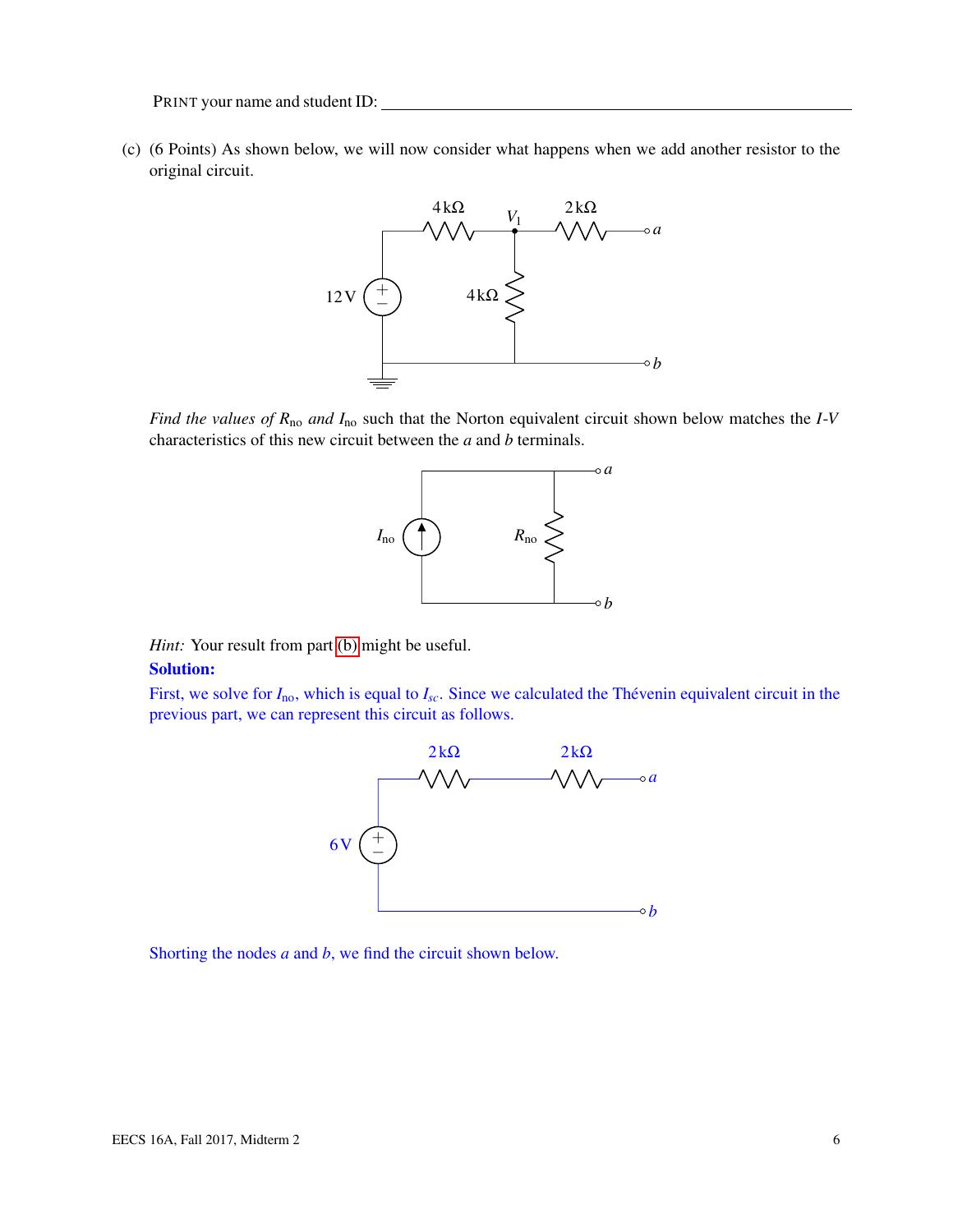

Applying the nodal analysis procedure, using KCL at *u*<sub>1</sub> and ohm's law we find  $\frac{6-u_1}{2k\Omega} = \frac{u_1}{2k\Omega}$  $rac{u_1}{2k\Omega}$ . From the above equation, we know  $u_1$  is  $3V$ , which tells us the current through the bottom resistor.

$$
I_R = I_{sc} = I_{no} = \frac{3\,\text{V}}{2\,\text{k}\Omega} = 1.5\,\text{mA}
$$

To find  $R_{\text{no}}$ , we begin by turning off the voltage source and applying a test current source to the nodes *a* and *b*.



Each resistor above has *I*test flowing through it, the the votlage across each resistor is 2 kΩ*I*test. The overall *V*<sub>test</sub> is then the sum *V*<sub>test</sub> =  $2kΩ*I*<sub>test</sub> + 2kΩ*I*<sub>test</sub>$ 

$$
R_{\text{no}} = \frac{V_{\text{test}}}{I_{\text{test}}} = 2k\Omega + 2k\Omega = 4k\Omega
$$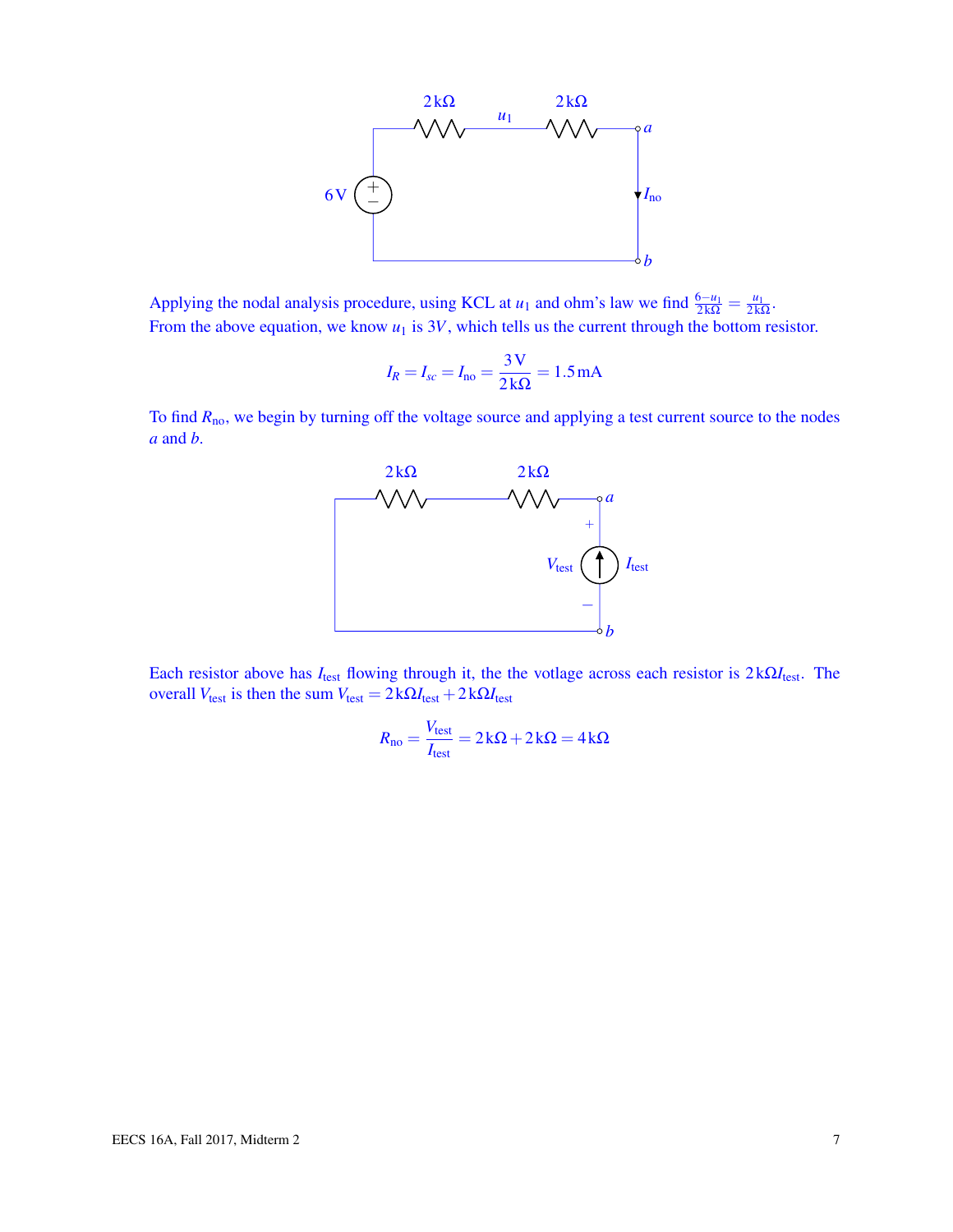## 5. Wire we doing this... (13 Points)

A common structure used in the field of nanotechnology research is something called a core-shell nanowire. This consists of a physical structure that has a core made of one material and a shell made of another, where current flows through both parts. Note that the following figures are not drawn to scale.

(a) (3 Points) A copper (Cu) structure with a square cross-section is shown below. Given the material parameters, *calculate the resistance*  $R_{Cu}$  of the structure between  $E_1$  and  $E_2$ .



#### Solution:

Using the formula for resistance  $R$ , we can find the resistance of the Cu structure given the resistivity and the dimensions:

$$
R = \rho \frac{l}{A} \implies R_{\text{Cu}} = \rho_{\text{Cu}} \frac{l}{s_{\text{Cu}}^2} = 1 \times 10^{-8} \,\Omega \,\text{m} \cdot \frac{75 \times 10^{-9} \,\text{m}}{\left(5 \times 10^{-9} \,\text{m}\right)^2} = 30 \,\Omega
$$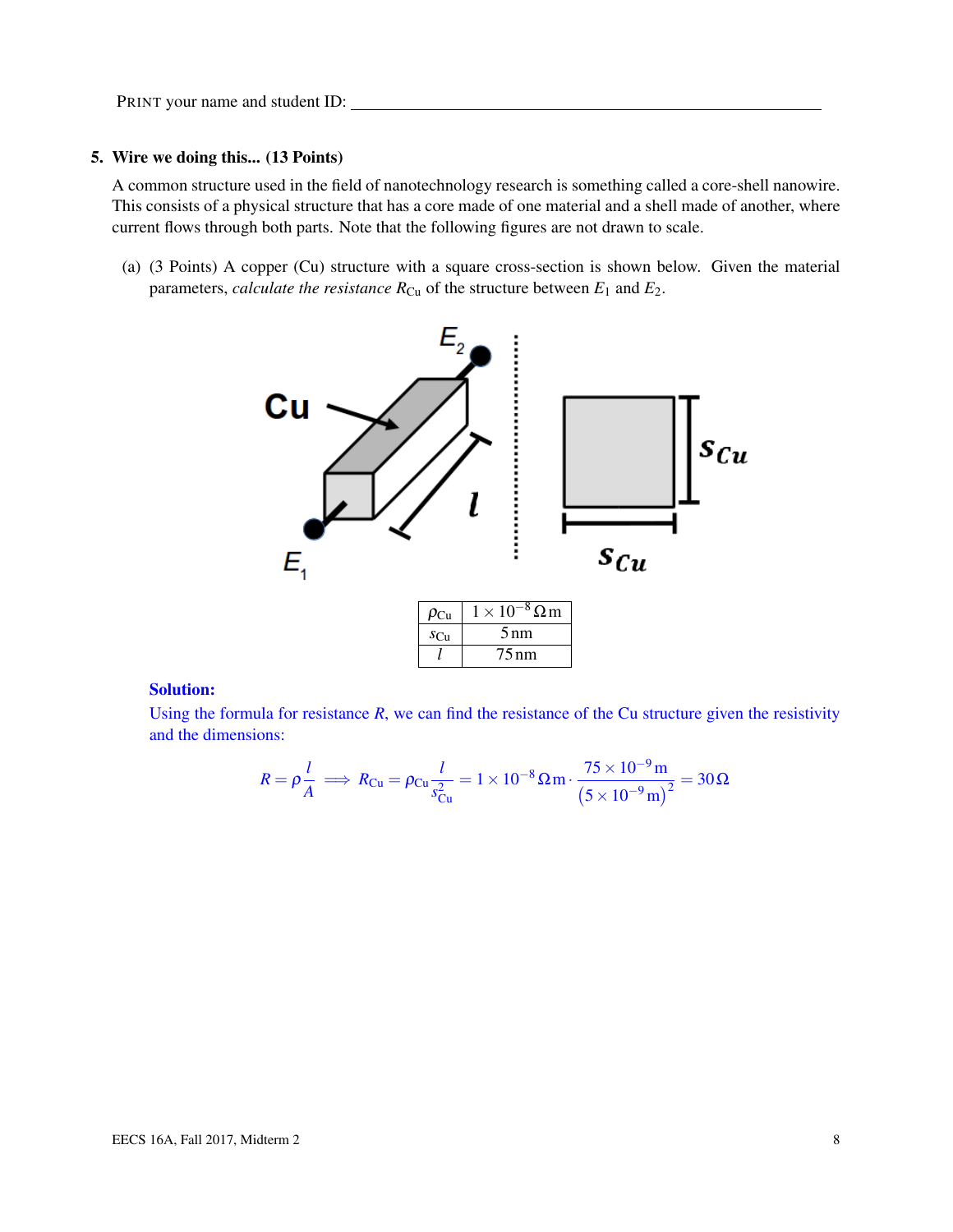(b) (4 Points) A gold (Au) structure in the shape of a shell is shown below. Given the material parameters, *calculate the resistance*  $R_{Au}$  of the Au structure between  $E_1$  and  $E_2$ .



| $\rho_{Au}$     | $2 \times 10^{-8} \Omega$ m |
|-----------------|-----------------------------|
| $S_{\text{Au}}$ | 10nm                        |
|                 | 75 nm                       |

## Solution:

Using the formula for resistance  $R$ , we can find the resistance of the Au structure given the resistivity and the dimensions. However, in this case, the area of the Au structure is not just a square but rather the area of the Cu square subtracted from the area of the Au square (the area of a shell).

$$
R = \rho \frac{l}{A}
$$
  

$$
R_{Au} = \rho_{Au} \frac{l}{s_{Au}^2 - s_{Cu}^2} = 2 \times 10^{-8} \,\Omega \,\text{m} \cdot \frac{75 \times 10^{-9} \,\text{m}}{\left(10 \times 10^{-9} \,\text{m}\right)^2 - \left(5 \times 10^{-9} \,\text{m}\right)^2} = 20 \,\Omega
$$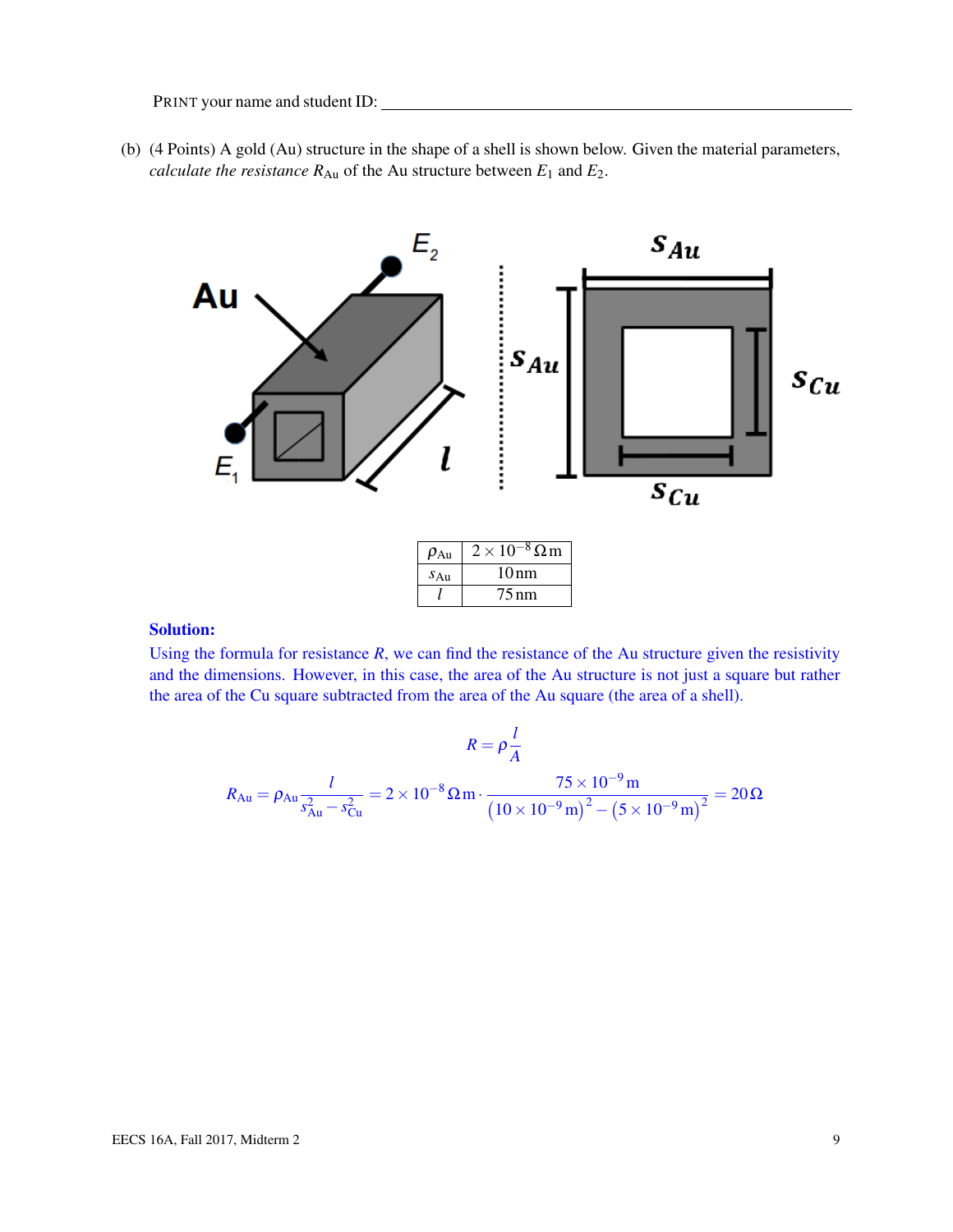<span id="page-9-0"></span>(c) (3 Points) Now the two structures are combined together, such that they make one structure, with the outside shell made of Au and the inside made of Cu. This is called a core-shell nanowire. Assuming that you are contacting the full ends of the nanowire (i.e.,  $E_1$  and  $E_2$  are both connected with ideal wires to the faces of the Cu and Au structure), *model the nanowire as a set of resistors*, using  $R_{Au}$  for the resistance of the Au layer and  $R_{Cu}$  for the resistance of the Cu layer.



#### Solution:

Given that we are contacting the full area and that current is flowing from end to end, each end can be treated as a node since each end will have the Au and Cu at the same potential. This means that we can model the core-shell nanowire as a set of parallel resistors.



(d) (3 Points) Based on your model from part [\(c\),](#page-9-0) find the equivalent resistance  $R_{\text{wire}}$  between  $E_1$  and  $E_2$ . Solution:

Because the two structures are in parallel, the total resistance  $R_{\text{wire}}$  is:

$$
R_{\text{wire}} = R_{\text{Au}} \parallel R_{\text{Cu}} = \frac{20 \,\Omega \cdot 30 \,\Omega}{20 \,\Omega + 30 \,\Omega} = \frac{600 \,\Omega^2}{50 \,\Omega} = 12 \,\Omega
$$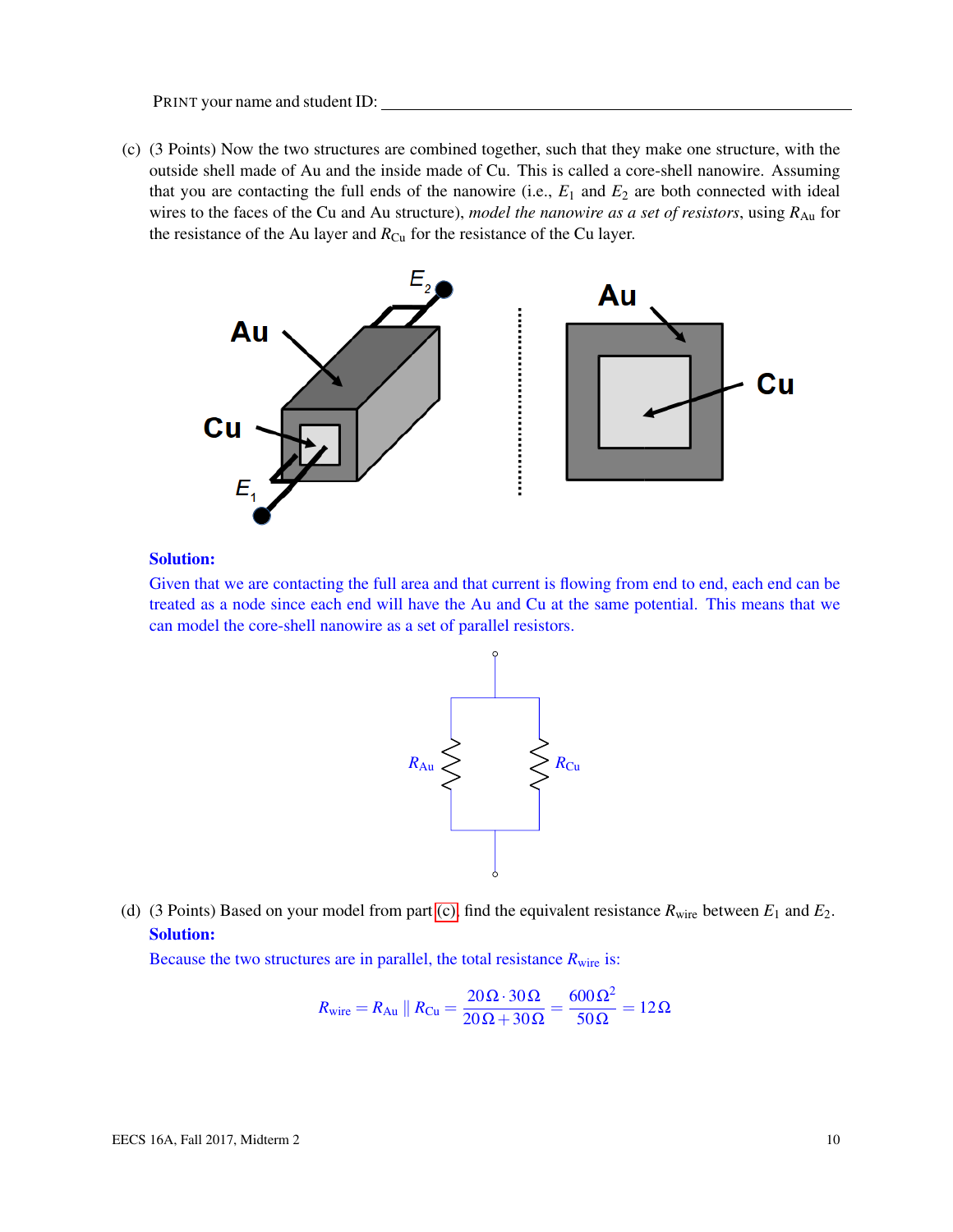### 6. Do You See The Difference? (11 Points)

Consider the following circuit:



(a) (4 Points) *Label the '*+*' and '*−*' terminals of the op-amp above* so that it is in negative feedback. Solution:

In order for the amplifier to be in negative feedback, we first null all input sources.



We then dink the output  $V_{\text{out}}$ , so assume that we increase  $V_{\text{out}}$ . If the amplifier is in negative feedback, we need the output of the amplifier to decrease.

We notice that the two resistors connected to the top input terminal of the op-amp form a voltage divider of *V*out. If we increase *V*out, then the voltage at the top input terminal will increase as well.

We know that the amplifier amplifies  $V^+ - V^-$ , so if we want the output of the amplifier to decrease when the voltage at the top input terminal increases, we need the top input terminal to be the negative input terminal. Consequently, the bottom input terminal will be the positive input terminal.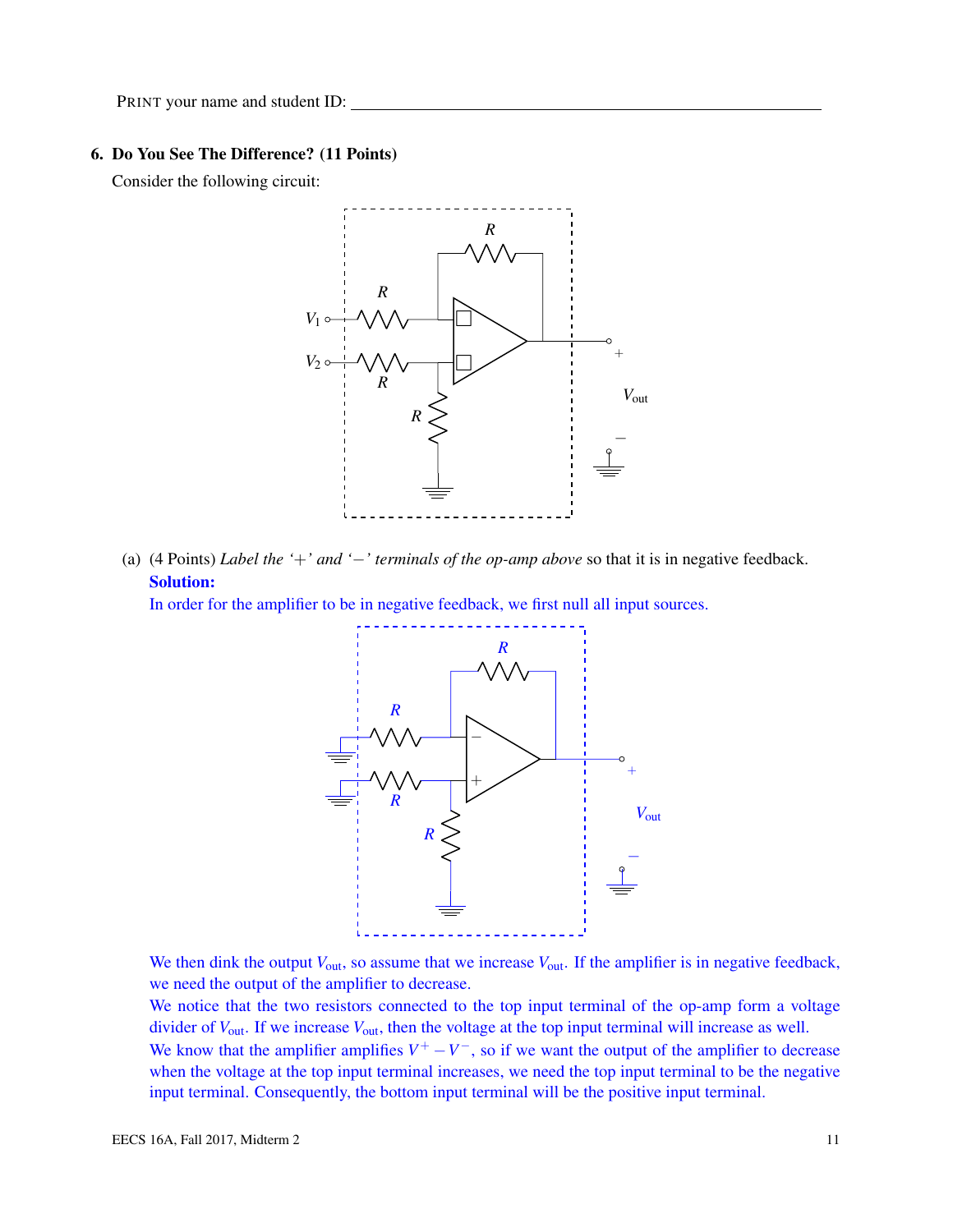

(b) (7 Points) Assuming that the op-amp is in negative feedback, *use the Golden Rules (combined with any other analysis technique) to find*  $V_{\text{out}}$  in terms of  $R$ ,  $V_1$ , and  $V_2$ . Solution:

Using the Golden Rules and nodal analysis, we can solve for *V*out.



First, we notice the voltage divider at the positive input terminal of the amplifier. Since there is no current flowing into the input terminals of the op-amp according to the Golden Rules,

$$
V^+ = \frac{R}{R+R}V_2 = \frac{V_2}{2}
$$

.

Now, we can apply KCL and Ohm's law at the negative input terminal. By the Golden Rules, we know that there is no current flowing into the op-amp. Therefore,

$$
i_1 = i_2
$$

$$
\frac{V_1 - V^-}{R} = \frac{V^- - V_{\text{out}}}{R}
$$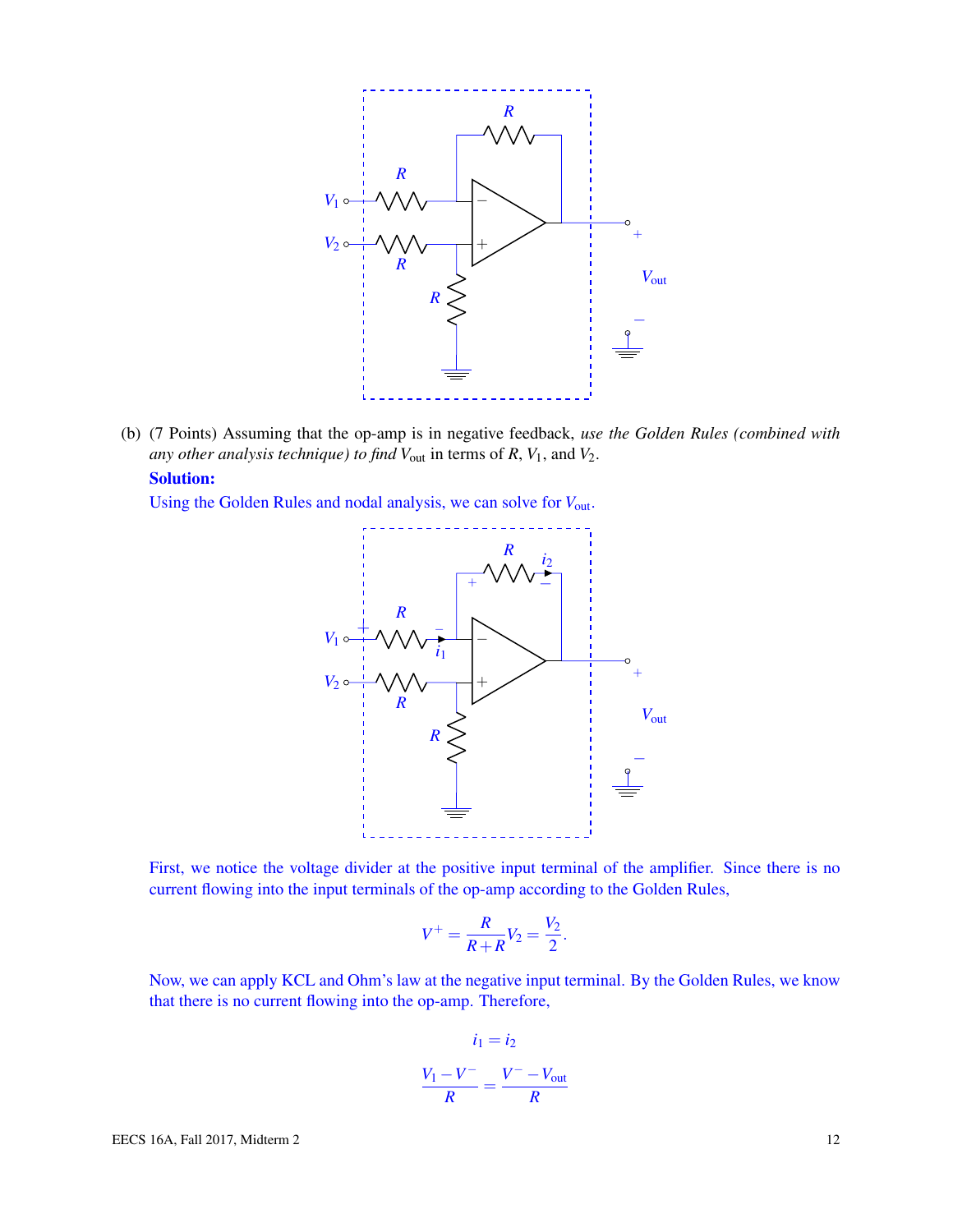$$
V_1 - V^- = V^- - V_{\text{out}}
$$

We know that the op-amp is in negative feedback, so by the Golden Rules,  $V^- = V^+ = \frac{V_2}{2}$ .

$$
V_1 - \frac{V_2}{2} = \frac{V_2}{2} - V_{\text{out}}
$$

$$
V_1 = V_2 - V_{\text{out}}
$$

$$
V_{\text{out}} = V_2 - V_1
$$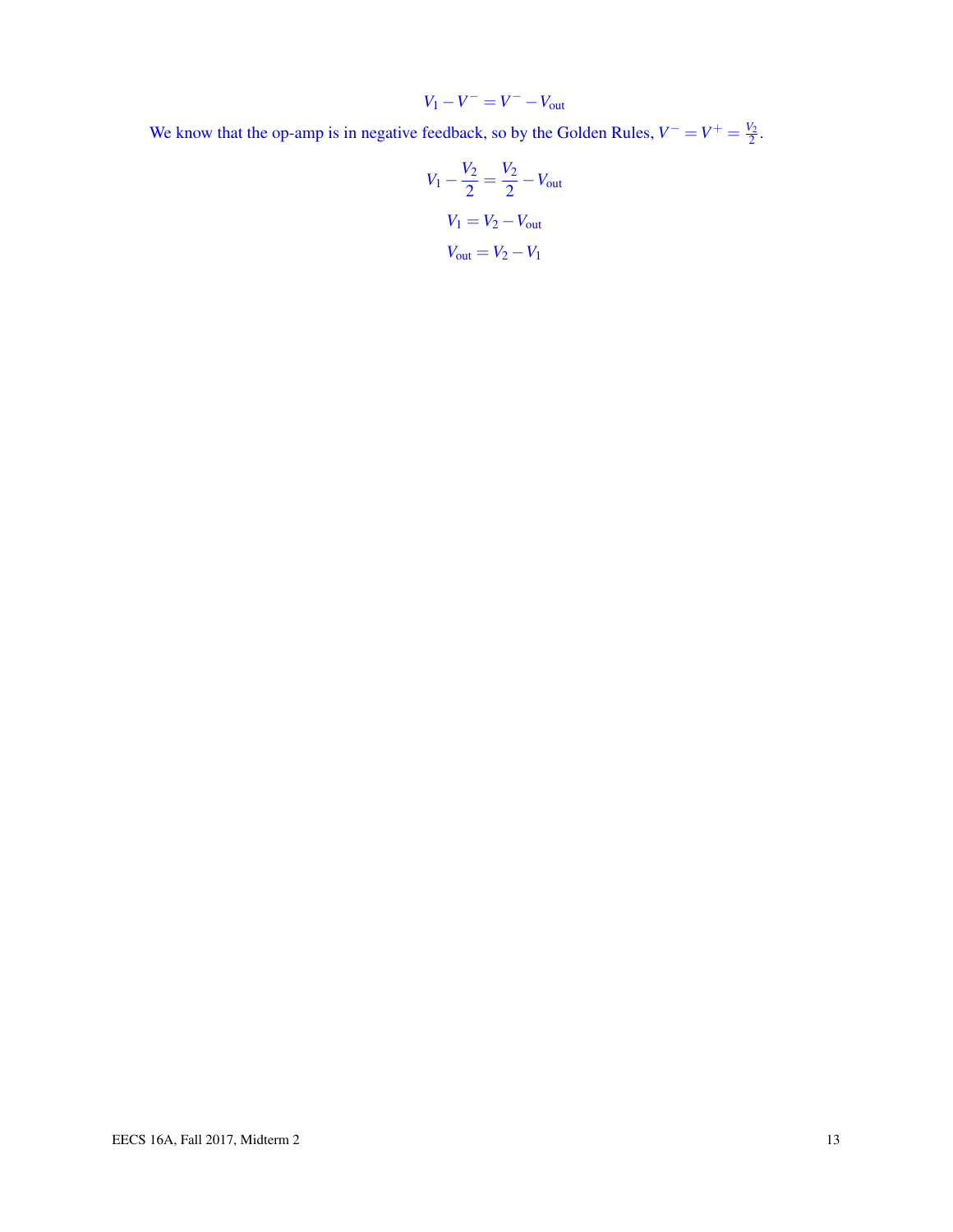#### 7. A New Feature You Didn't Even Know You Wanted! (14 Points)

An up-and-coming computer company, Orange Inc., is trying to design a touchscreen bar to incorporate into their new laptop, right above the keyboard. Let's help them analyze their existing design to see where their design has gone wrong!

(a) (7 Points) Orange Inc.'s touchscreen is small enough that we are only interested in the horizontal position of the touch and hence can use the 1D touchscreen circuit model shown below, where the  $u_{\text{mid}}$ node is labeled at the point the touch occurs. The touchscreen bar has a total length of 10 cm, but due to some disputes with their supplier, Orange Inc. has not been able to find out what the resistivity of the touchscreen material is. Despite this, your colleague claims that they can still predict the relationship between *V*meas and the position where a customer touched the bar. Is your colleague correct? *Circle your answer.*

If you answered that your colleague is correct, *provide an expression for*  $V_{\text{meas}}$  *as a function of*  $V_s$  *and the position of the touch x* (measured in cm relative to the *left* side of the circuit). If you answered that your colleague is incorrect, *provide an expression for*  $V_{\text{meas}}$  as a function of  $V_s$ ,  $R_{\text{touch}}$ , and  $R_{\text{rest}}$ .



#### Solution:

Yes, we can determine the position where the customer touched the bar by just measuring *V*<sub>meas</sub>.

$$
R_{\text{touch}} = \rho (\Omega \times cm) \frac{x(cm)}{A(cm^2)}
$$

$$
R_{\text{rest}} = \rho (\Omega \times cm) \frac{(10(cm) - x(cm))}{A(cm^2)}
$$

Recognizing that this circuit is a voltage divider, we find

$$
V_{\text{meas}} = \frac{R_{\text{touch}}}{R_{\text{touch}} + R_{\text{rest}}} V_s = \frac{\frac{\rho x}{A}}{\frac{\rho x}{A} + \frac{\rho (10 - x)}{A}} V_s = \frac{x}{10} V_s
$$

We know this answer makes sense since *x* and 10 are in cm, so  $\frac{x}{10}V_s$  has units of volts.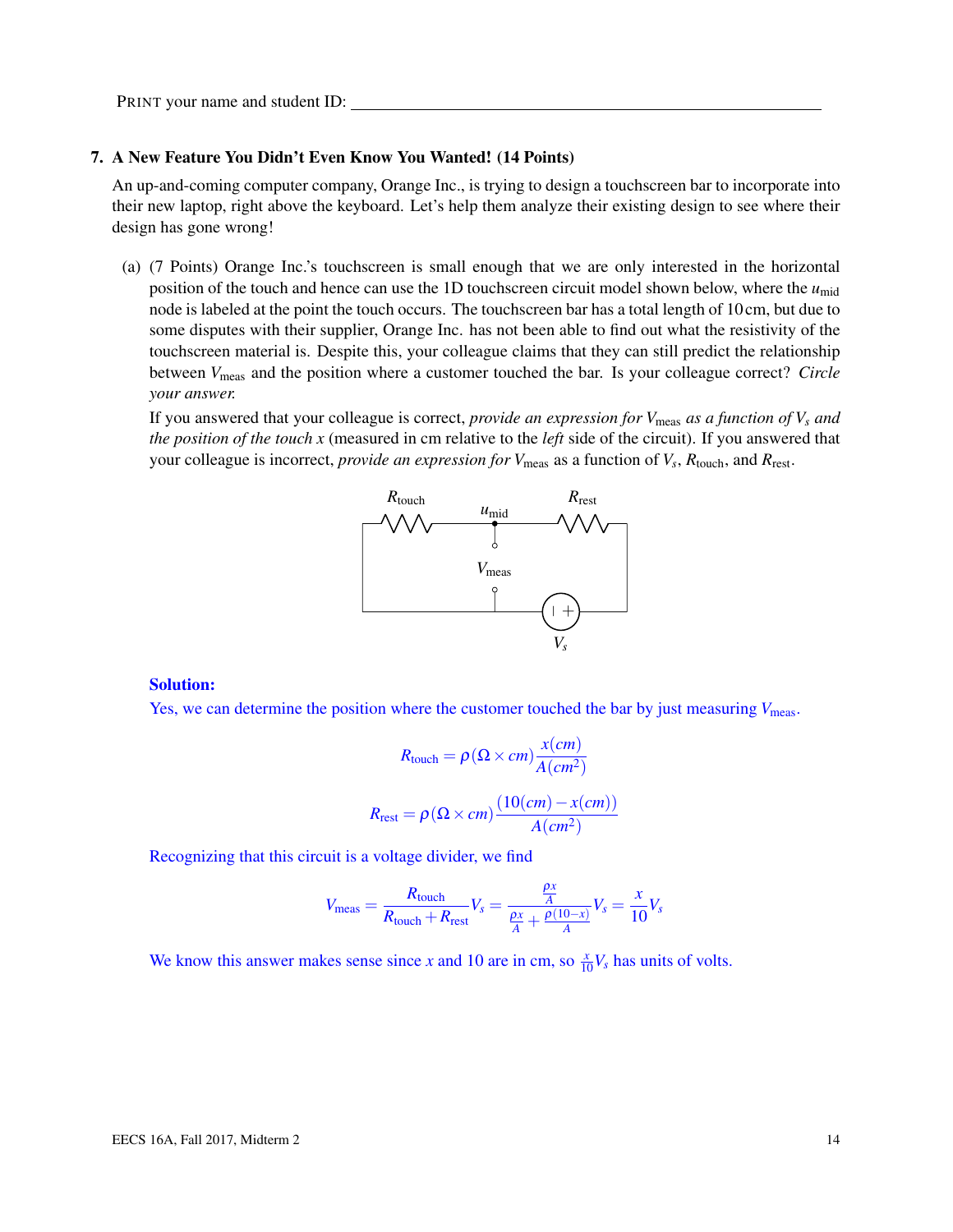(b) (7 Points) It turns out that Orange Inc's problems aren't limited to their touchscreen materials – the device they use to measure the voltage  $V_{\text{meas}}$  has a finite but known resistance  $R_{\text{meter}}$  associated with it. Connecting the measurement device to the touchscreen results in the circuit model shown below. Without knowing the value of the resistivity of the material (which, as a reminder, would affect the values of *R*touch and *R*rest), can you compute the value of *V*meas? *Justify your answer by providing an expression for V*meas as a function of *R*touch, *R*rest, *R*meter, and *V<sup>s</sup>* .



### Solution:

No, we can no longer determine  $V_{\text{meas}}$ .

$$
V_{\text{meas}} = \frac{R_{\text{touch}} \parallel R_{\text{meter}}}{R_{\text{touch}} \parallel R_{\text{meter}} + R_{\text{rest}}} V_s = \frac{\frac{R_{\text{touch}} R_{\text{meter}}}{R_{\text{touch}} + R_{\text{meter}}}}{\frac{R_{\text{touch}} R_{\text{meter}}}{R_{\text{touch}} + R_{\text{meter}}} + R_{\text{rest}}} V_s = \frac{R_{\text{touch}} R_{\text{meter}}}{R_{\text{touch}} R_{\text{meter}} + R_{\text{touch}} R_{\text{rest}}} V_s
$$

We can no longer determine the position where the customer touched the bar because  $\rho$  and the  $A$  will not cancel out in this equation.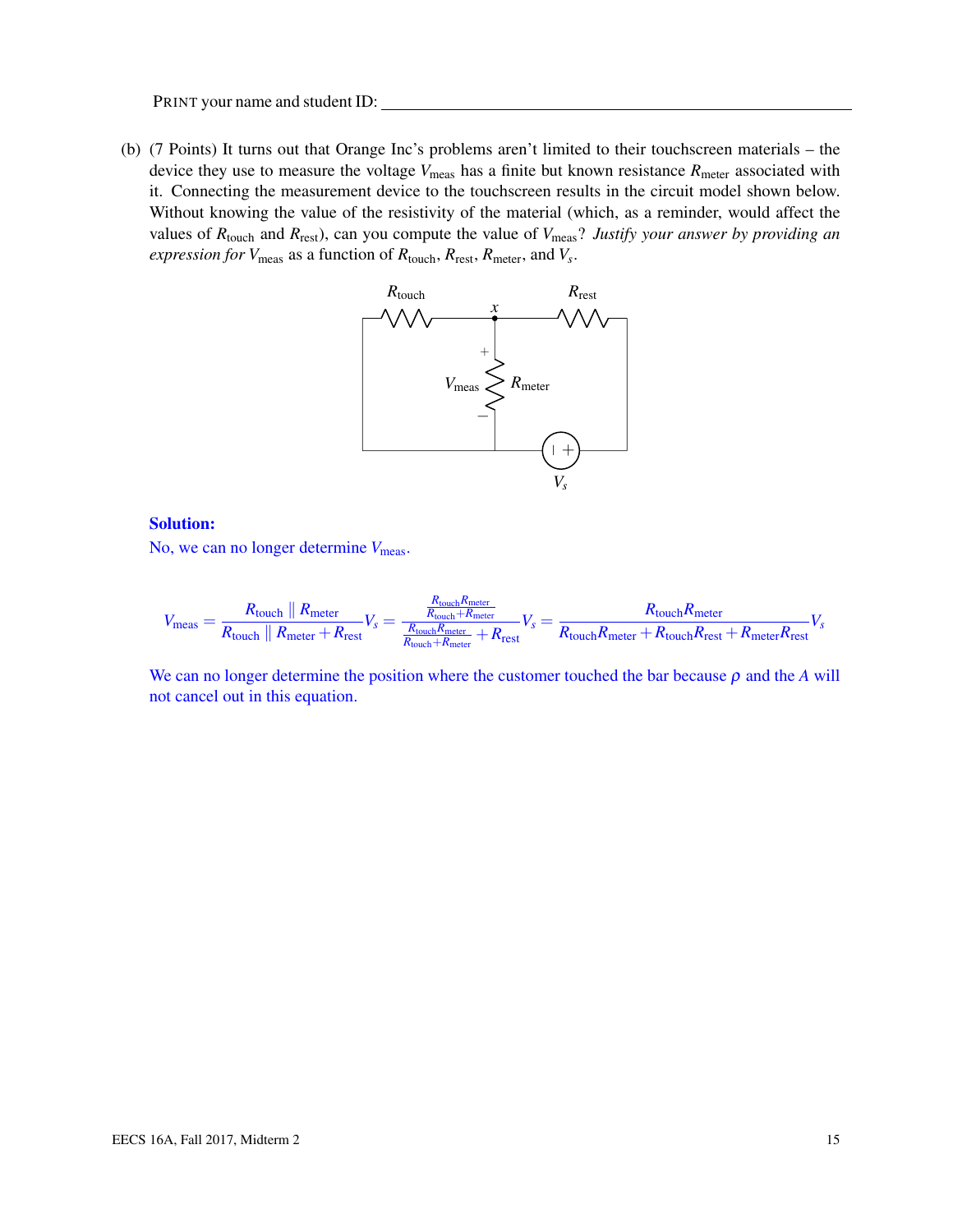#### 8. Force Touch (22 Points)

So far, our capacitive touchscreens have been able to measure the presence or absence of a touch, but with some modifications, we can actually measure how hard the finger is pressing (i.e., force) as well. Figure [8.1](#page-15-0) shows this type of touch screen without any touch and with the finger pressing on it; the more force the finger applies to the screen, the more the distance between the two metal plates decreases.

Assume that the insulator in between the plates has some permittivity  $\varepsilon_1$  and that the top metal plate has an area *A*. With no force applied on the screen, the top and bottom plates are a distance *d* apart. When a force is applied, the distance becomes  $d'$  ( $d$ ). Suppose when a finger is touching the screen, it creates a capacitance  $C_{F,E_{\text{top}}}$  between itself and the top plate and a capacitance  $C_{F,E_{\text{bottom}}}$  between itself and the lower plate.



Figure 8.1: Sensor configurations.

(a) (3 Points) With no finger touching or applying any force, *find the capacitance Cno touch* between the top metal plate and the bottom metal plate. Express your answer in terms of  $\varepsilon_1$ , *d*, and *A*. Solution:

<span id="page-15-0"></span>
$$
C_{\text{no touch}} = \frac{\varepsilon_1 A}{d}
$$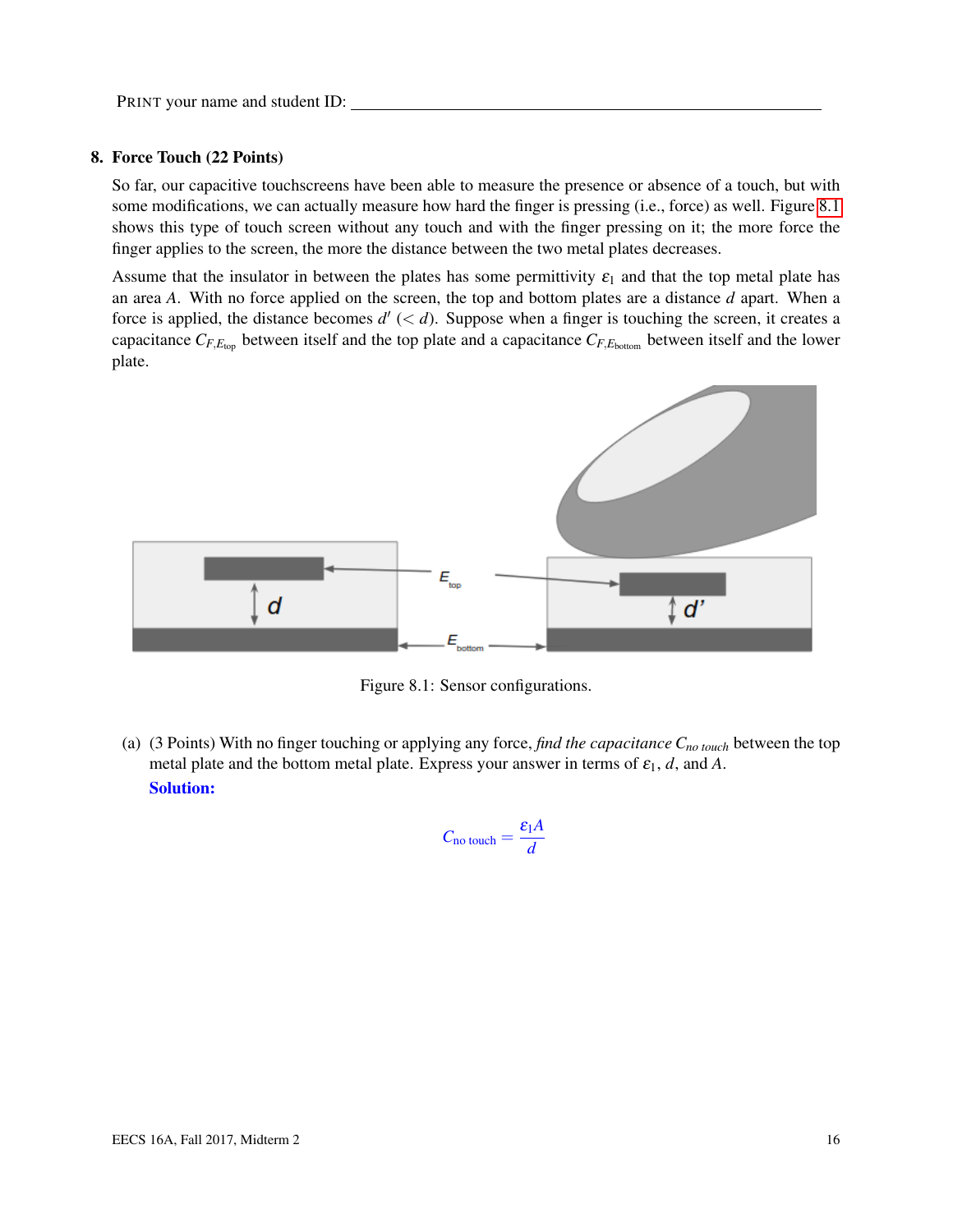(b) (4 Points) Now suppose that a finger that is touching the screen applies some force on our screen. *Draw a circuit model* including all of the capacitors connected to either *E*top or *E*bottom. *Label all elements* in your model.

Solution:



<span id="page-16-0"></span>(c) (4 Points) Assuming that  $C_{F, E_{top}} = C_{F, E_{bottom}} = 0$  *F, find the equivalent capacitance,*  $C_{force}$ *, between*  $E_{top}$ and  $E_{\text{bottom}}$ . Express your answer in terms of  $\varepsilon_1$ ,  $d'$ , and A. Solution:

$$
C_{\text{force}} = C_{\text{touch}} = \frac{\varepsilon_1 A}{d'}
$$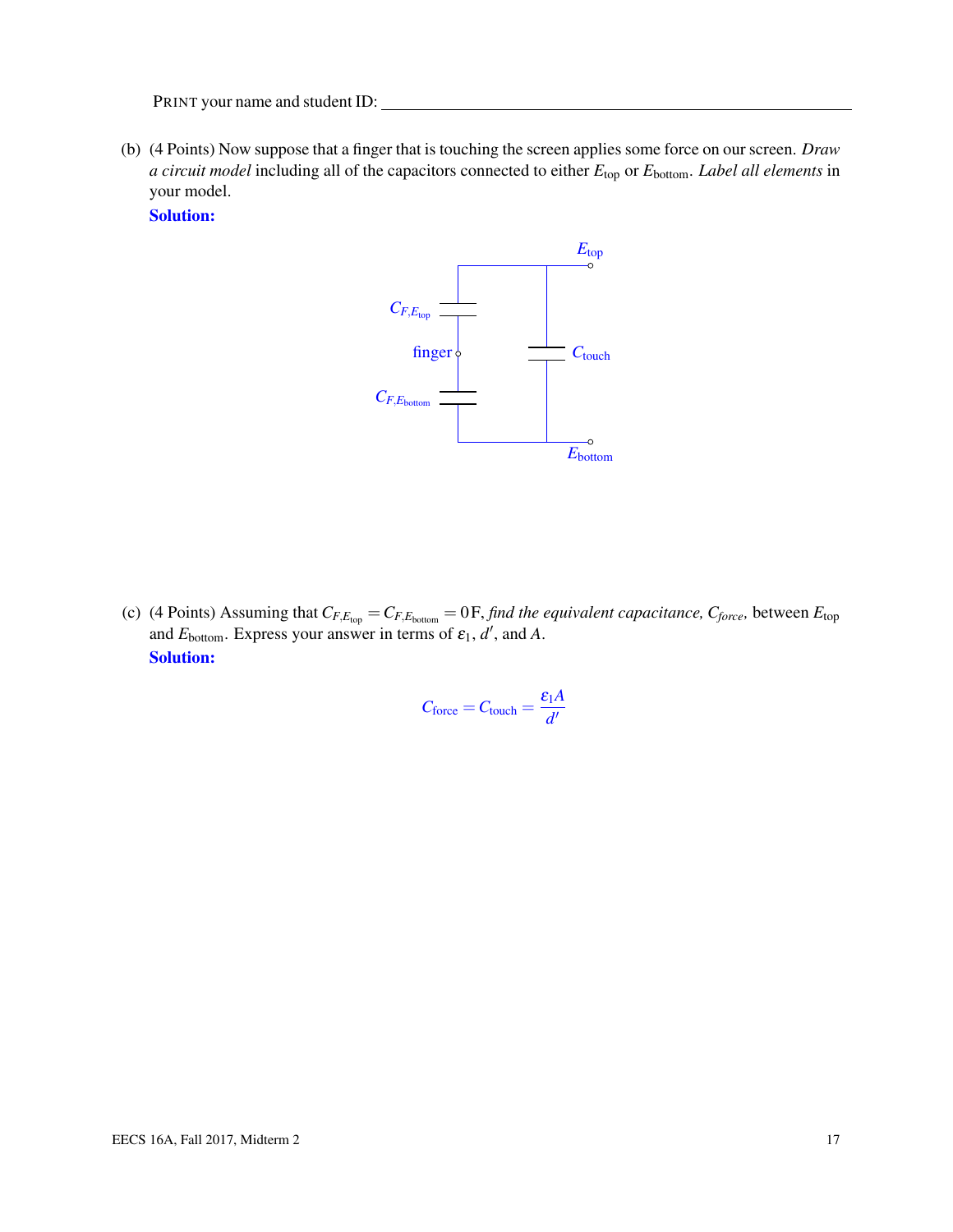(d) (4 Points) We connect our structure to the circuit shown below, where your answer to part [\(c\)](#page-16-0) is now some *C*screen (which represents the equivalent capacitance between *E*top and *E*bottom). The circuit cycles through two phases. In phase 1, switches labeled  $\phi_1$  are on, and in phase 2, switches labeled  $\phi_2$  are on. *Derive the value of Vout during phase 2* in terms of *C*screen, *C*ref and *V<sup>s</sup>* .



### Solution:

In phase 1,  $Q_{\text{screen}} = C_{\text{screen}}V_s$  and  $Q_{\text{ref}} = 0$ , so  $Q_{\text{tot},1} = C_{\text{screen}}V_s$ . In phase 2,  $V_{\text{Cscreen}} = V_{\text{Cref}} = V_{\text{out}}$ , so  $Q_{\text{tot},2} = (C_{\text{screen}} + C_{\text{ref}})V_{\text{out}}$ . By conservation of charge,

 $Q_{\text{tot.1}} = Q_{\text{tot.2}}$  $C_{\text{screen}}V_s = (C_{\text{screen}} + C_{\text{ref}})V_{\text{out}}$  $V_{\text{out}} = \frac{C_{\text{screen}}}{C_{\text{out}}}$  $\frac{C_{\text{screen}}}{C_{\text{screen}} + C_{\text{ref}}} V_s$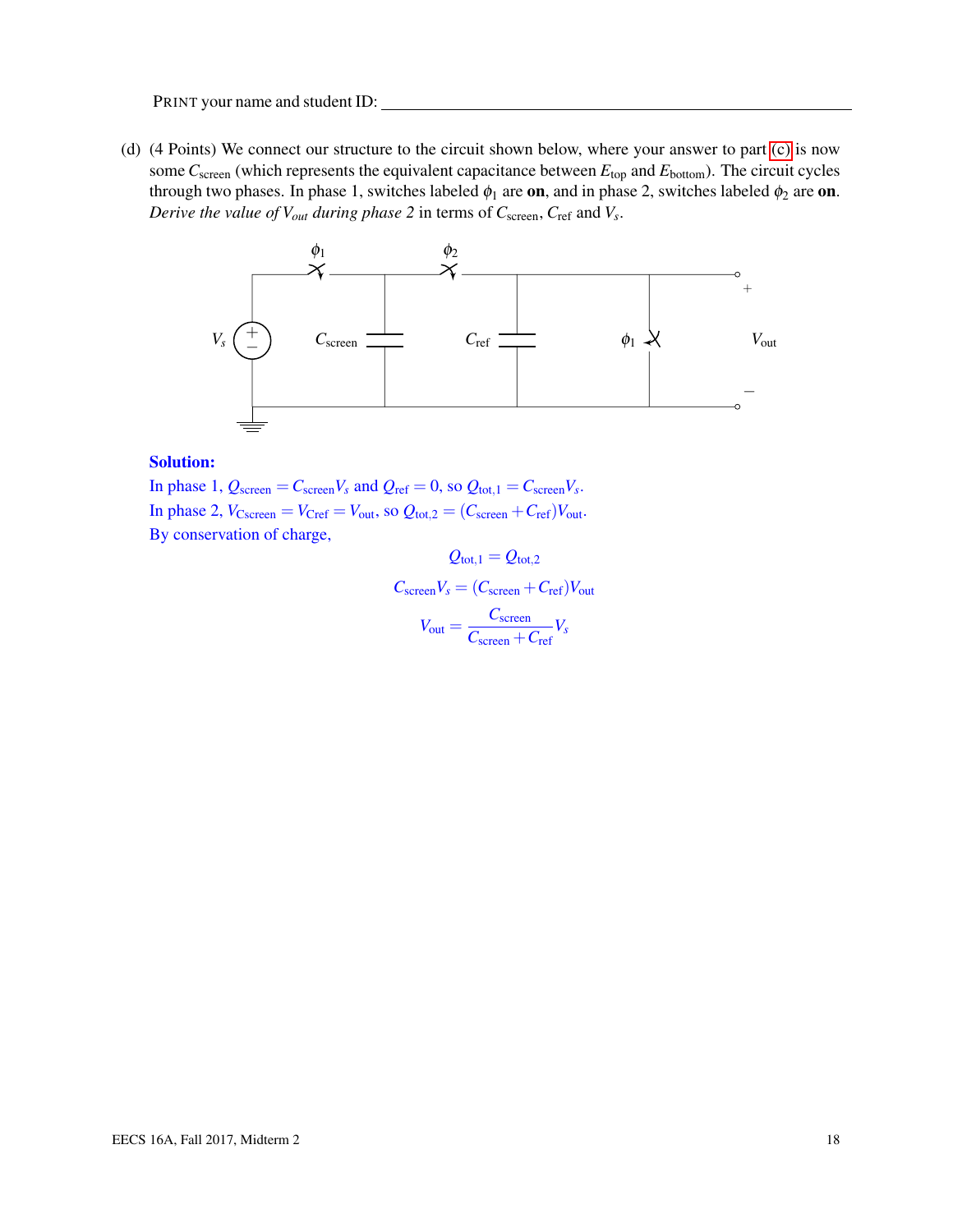(e) (7 Points) In the previous circuit, if the finger is pressing with a certain force  $F'$  and  $V_s = 5V$ , assume that  $V_{\text{out}} = 2.5 \text{V}$  during phase 2. We want to design a circuit that outputs 0V when we apply more force than  $F'$  and 3.3 V when we apply less force than  $F'$ .

In the circuit below, *label the terminals of the op-amp, indicate what you will connect its supplies to, and pick a value for*  $V_{ref}$  such that  $V_{out,2} = 0$  V when more force than  $F'$  is applied and  $V_{out,2} = 3.3$  V when less force than  $F'$  is applied.



## Solution:

If more force than  $F'$  is applied,  $d'$  decreases, so  $C_{\text{screen}}$  increases, and  $V_{\text{out}} > 2.5$  V. Since we want to output 0V when we apply more force, we need the input terminal connected to the *V*out to be labeled '−'. We want to output 3.3*V* and 0*V* so VDD will be connected to 3.3*V* and VSS to 0*V*.

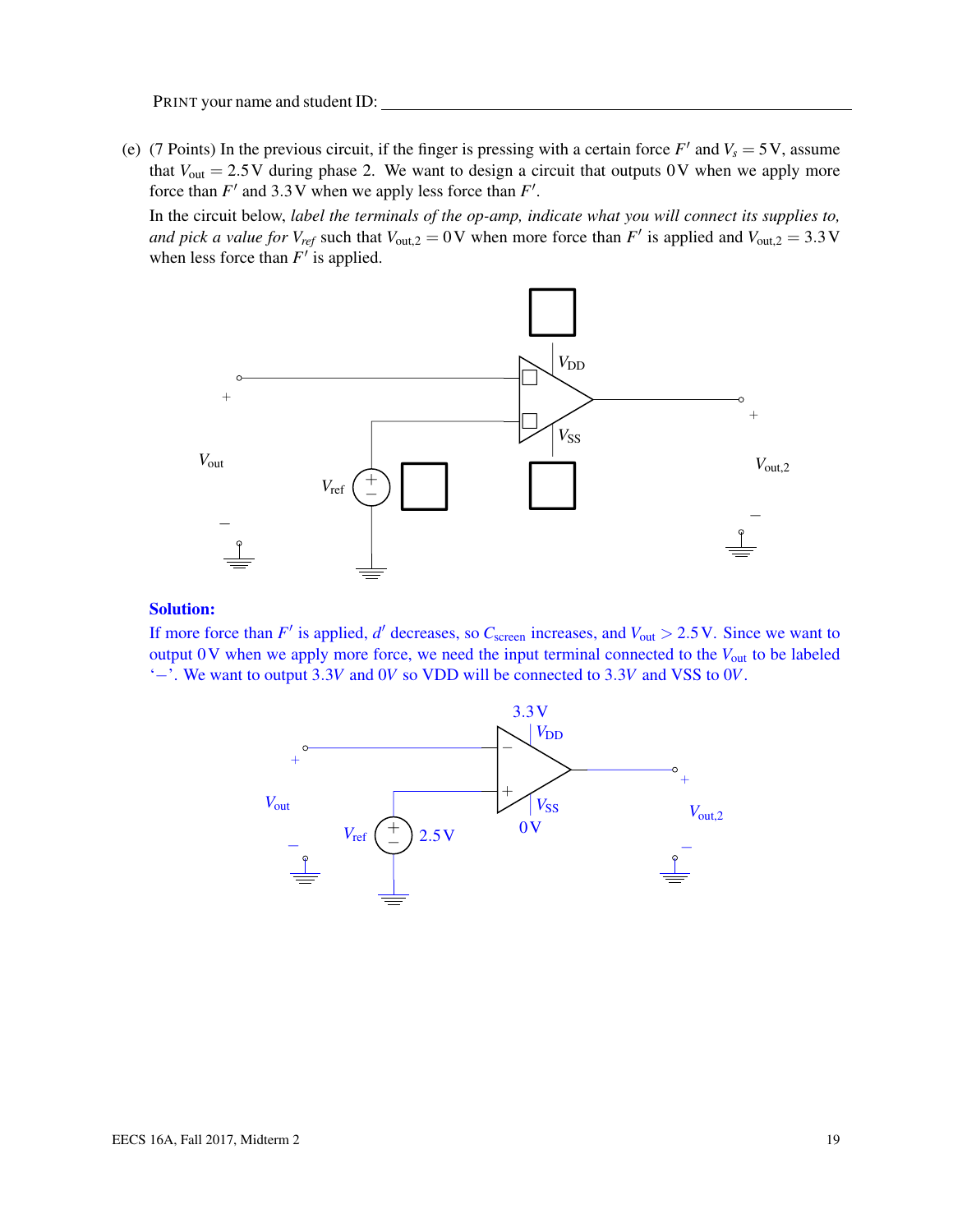# 9. Op-Amp Fun (11 Points + 5 Points)

Consider the following circuit:



(a) (3 Points) Suppose that we connect a resistor across the terminals *a* and *b* as shown in the circuit below. *Find the voltage V*<sup>−</sup> at the inverting input terminal of the op-amp relative to ground.



# Solution:

Since the op-amp is in negative feedback, we apply the Golden Rules.

$$
V^- = V^+ = 0\,\mathrm{V}
$$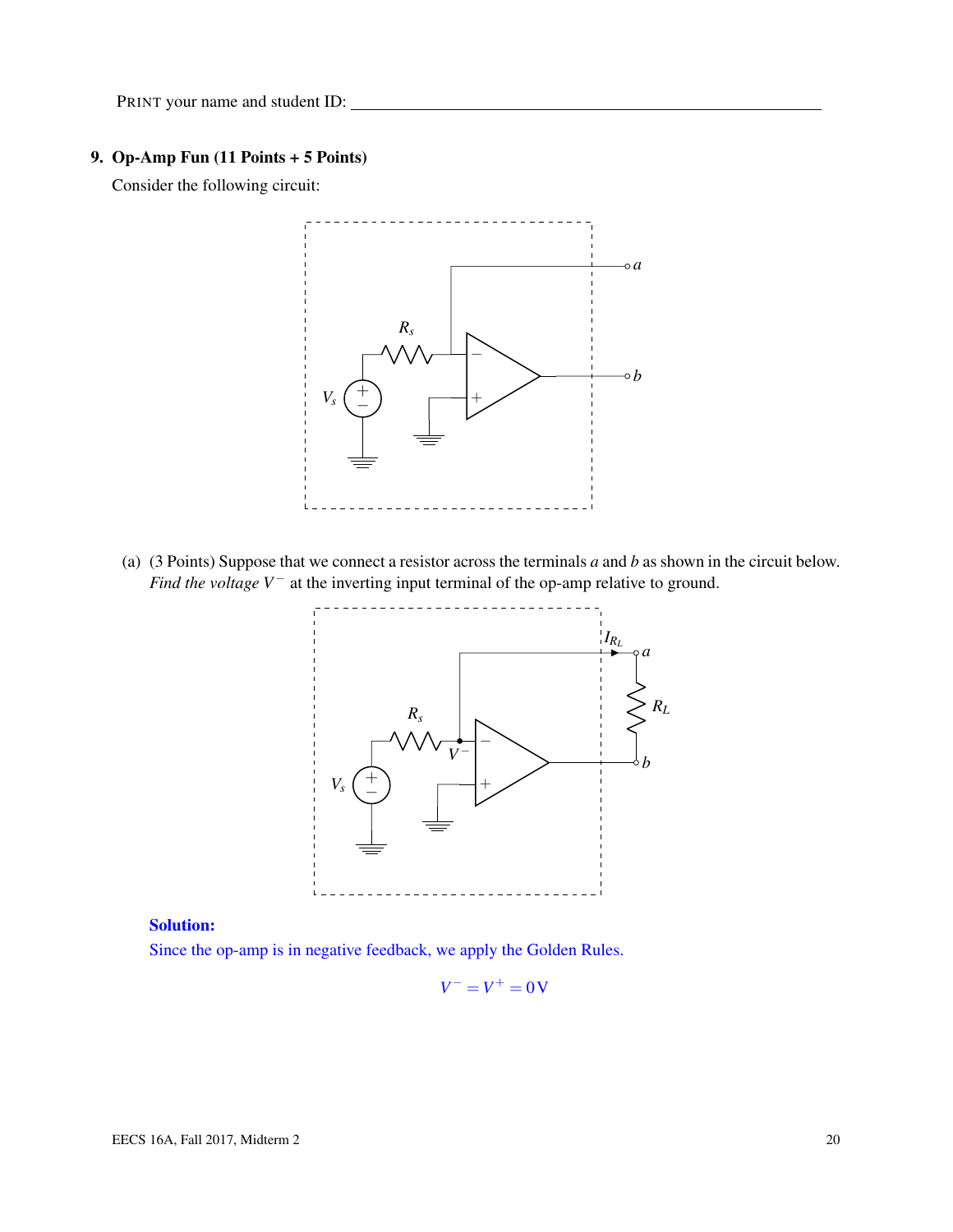(b) (3 Points) *Find the current*  $I_{R_L}$  through the resistor  $R_L$  as a function of  $V_s$ ,  $R_s$ , and  $R_L$ . Solution:



Applying KCL and ohm's law at the inverting input terminal,

$$
I_{R_L} = i_1 = \frac{V_s - 0\,\mathrm{V}}{R_s} = \frac{V_s}{R_s}
$$

(c) (5 Points) Suppose that you replace  $R_L$  with a capacitor  $C_L$  as shown below. *Find the current*  $I_{C_L}$ flowing through the capacitor  $C_L$  as a function of  $V_s$ ,  $R_s$ , and  $C_L$ .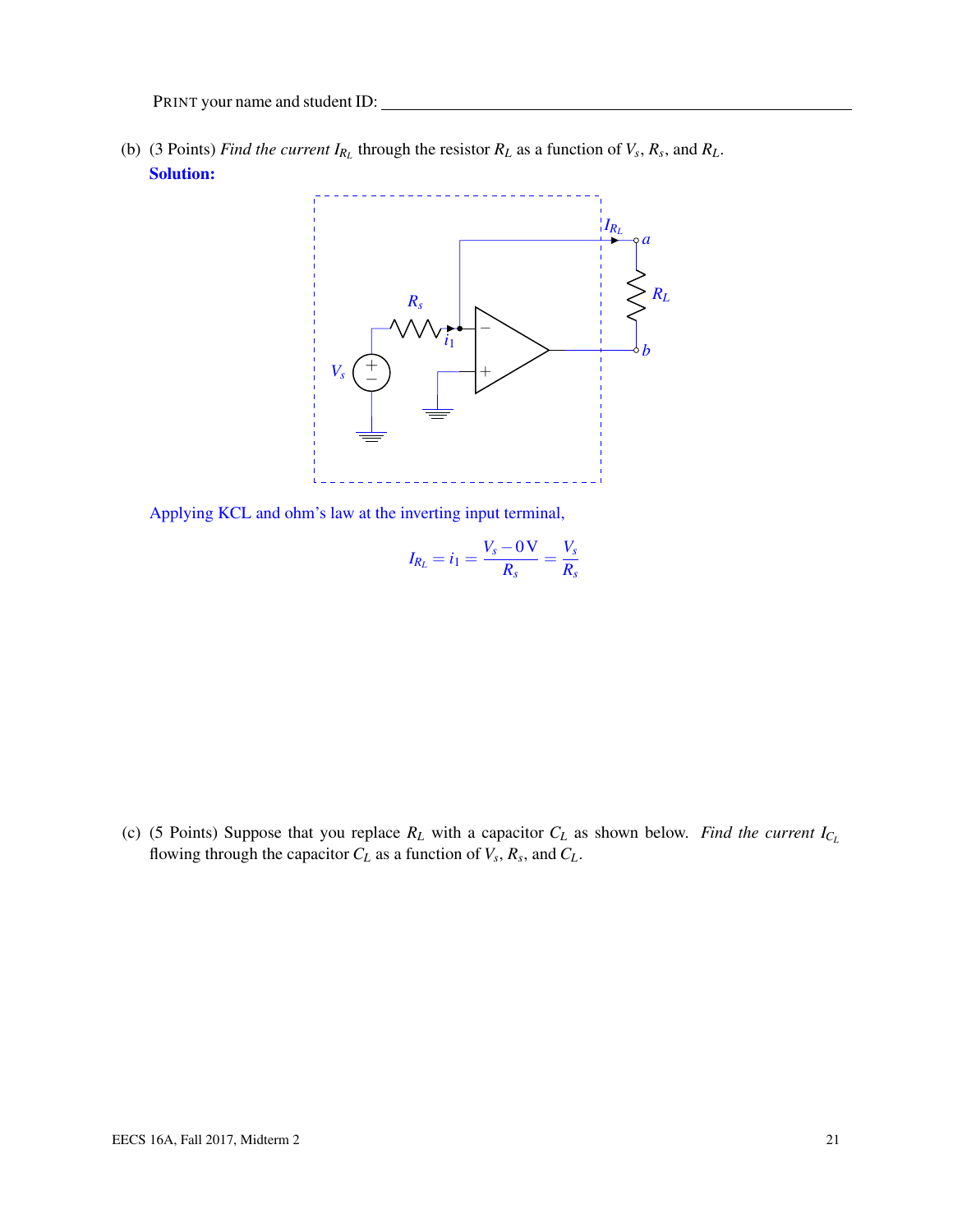

Even with the capacitor, this circuit remains in negative feedback. We can check this by applying a small increase in  $V_b$ . This change in voltage will cause a current to flow through  $C_L$ , opposite to the direction of the labeled  $I_{C_L}$ . This current will then flow through  $R_s$  increasing the voltage across  $R_s$ , and increasing  $V^-$ . Since the amplifier amplifies  $V^+ - V^-$ , the output will decrease. Thus the circuit is in negative feedback.

Since the current out the capacitor is labeled in the same direction, we can apply the same procedure we did earlier. Applying KCL and Ohm's law at the inverting input terminal,

$$
I_{C_L} = \frac{V_s}{R_s}
$$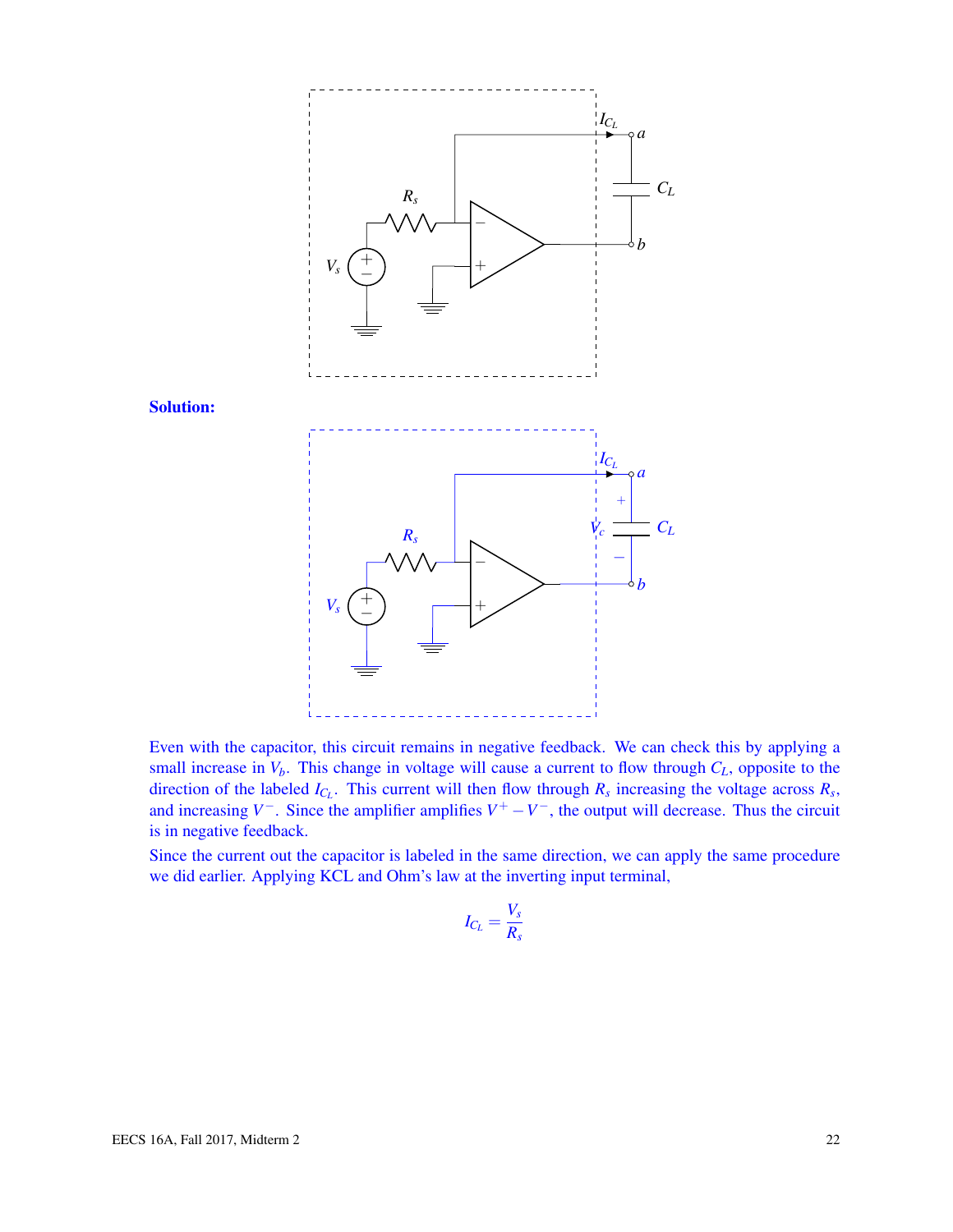(d) (Bonus: 5 Points) Assume that at time  $t = 0$ , the voltage across  $C_L$  is equal to 0V. *Derive an expression for the voltage V<sup>b</sup> at node b* (relative to ground) as a function of *V<sup>s</sup>* , *R<sup>s</sup>* , *CL*, and *t*. Solution:

$$
I_{C_L} = \frac{V_s}{R_s} = C_L \frac{dV_c}{dt} = C_L \frac{d(V^- - V_b)}{dt} = -C_L \frac{dV_b}{dt}
$$

$$
\frac{dV_b}{dt} = -\frac{V_s}{R_s C_L}
$$

$$
V_b = \int_0^t -\frac{V_s}{R_s C_L} = -\frac{V_s t}{R_s C_L}
$$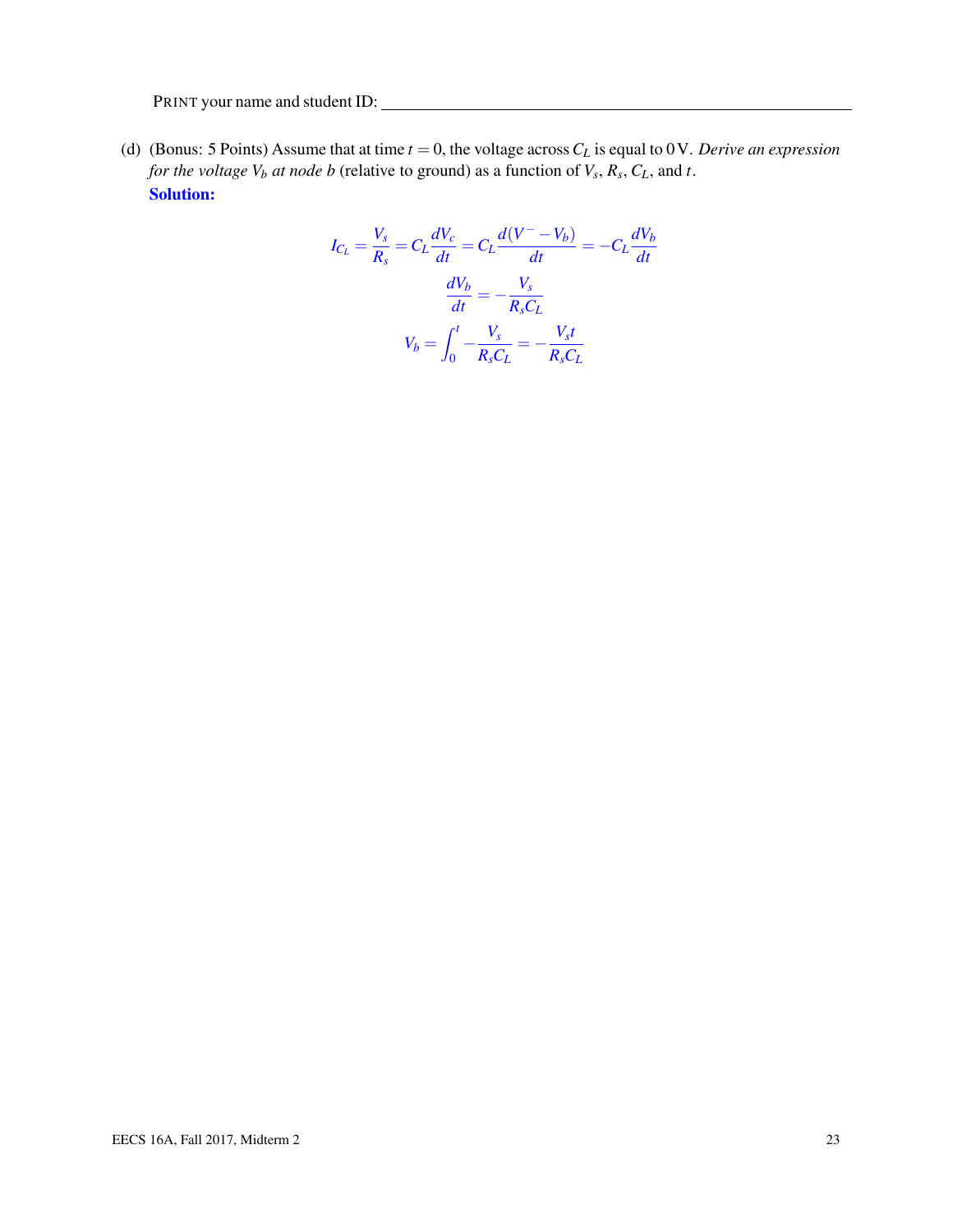## 10. Are You Resistive? (19 Points + 5 Points)

Bob is a quality control engineer, and his job is to document and analyze the test results of resistors made by his company.

<span id="page-23-0"></span>(a) (8 Points) One day, Bob was testing the *I*-*V* curves of the resistors, and he saw something surprising for one particular resistor *R*special. Based on this *I*-*V* characteristic, *find the value of R*special*.*



Solution:

$$
R_{\text{special}} = \frac{\Delta V}{\Delta I} = \frac{1 \text{ V}}{-0.001 \text{ A}} = -1 \text{ k}\Omega
$$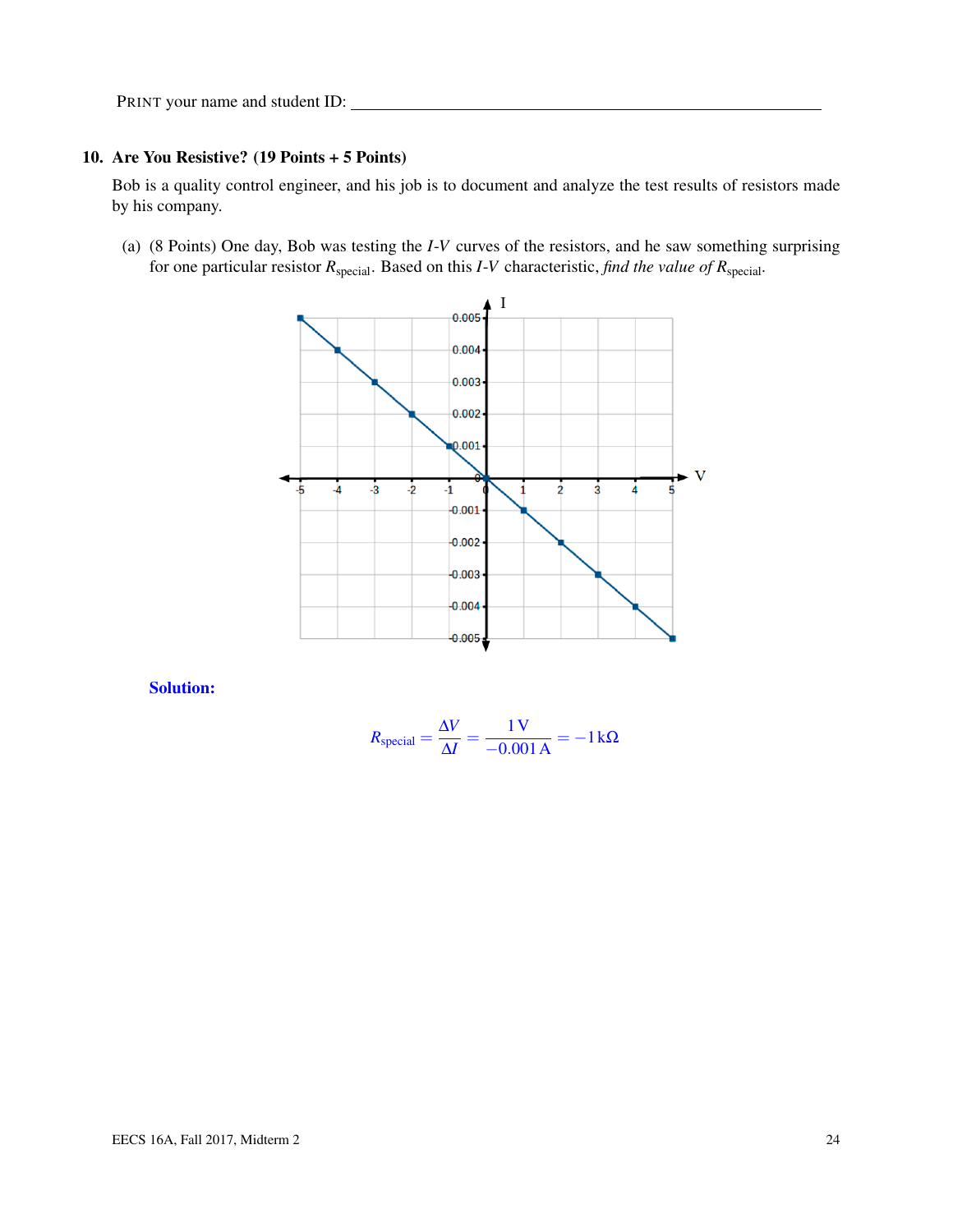<span id="page-24-0"></span>(b) (5 Points) As shown below, Bob draws a voltage divider circuit using *R*special, a 500Ω resistor, and a constant voltage source  $V_s$  on a sheet of paper.

*Find Vout in terms of V<sup>s</sup> using your value of R*special *from part [\(a\).](#page-23-0)*



# Solution:

Recognizing this is a voltage divider,

$$
V_{\text{out}} = \frac{500 \,\Omega}{500 \,\Omega + R_{\text{special}}} V_s = \frac{500 \,\Omega}{500 \,\Omega - 1 \,\text{k}\Omega} V_s = -V_s
$$